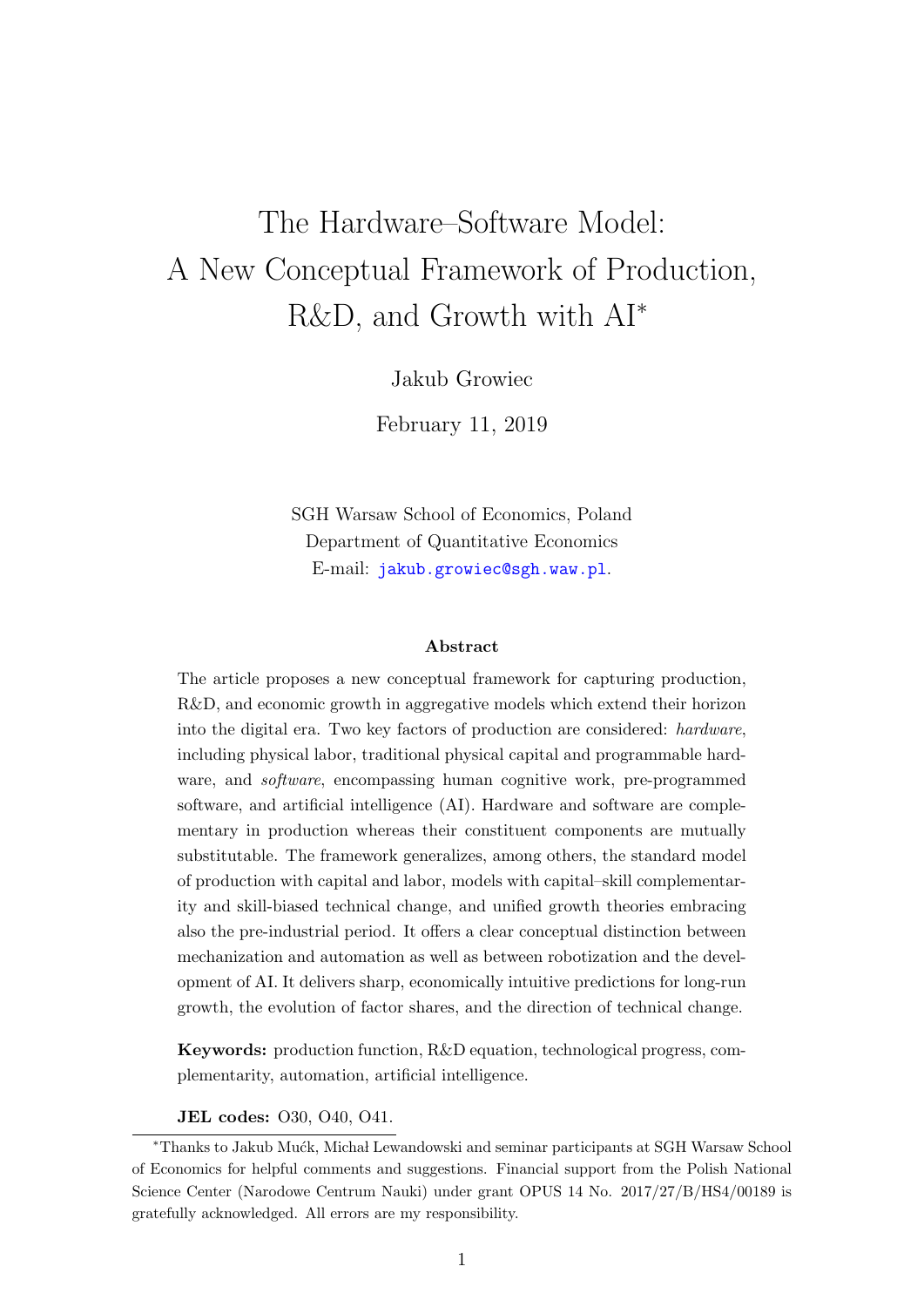### 1 Introduction

This paper addresses an important challenge to economic growth theory: to adapt the workhorse models to the realities of the incipient digital era, characterized by gradual automation, explosion of data communication and collection, and rapid ad-vances in AI. But for a few forerunners,<sup>[1](#page-1-0)</sup> growth models developed thus far are either rooted entirely in the industrial era, or focus on even earlier eras. Unified growth theory, in particular, pays specific attention to the period of Industrial Revolution but does not speak to the ongoing Digital Revolution which is – arguably – transforming the world before our eyes in a comparably profound way. Existing models tend to be ill-suited to modeling the supply side of the digital-era economy featuring computer and robot hardware, pre-programmed software and AI algorithms, primarily because they are based on the classical capital–labor dichotomy which is incompatible with a world where information processing, communication and storage, as well as decision making, is increasingly detached from human minds.

The contribution of this conceptual study is to lay out the rudiments of a macroeconomic framework for modeling production, R&D and growth across the human history, including and specially focusing on the digital era. The proposed formalization – the *hardware–software model* – is designed so that it nests the following conventional models as special cases:

- (i) a standard treatment of the industrial economy respecting Kaldor's facts,
- (ii) a model of capital–skill complementarity and skill-biased technical change,
- (iii) a unified growth theory addressing the period of Industrial Revolution,
- (iv) a theory of inception and further development of the digital era.

To get there, however, I take a big step back and re-evaluate the key inputs to aggregate production and R&D.

The key premise of the proposed new framework lies with the postulate that valuable output can only be generated through purposefully initiated physical actions. Thus, generating output (either in the material or in the informational form) requires both some physical action and some code, a set of instructions describing the action. In consequence, the general form of any production function should feature some physical *hardware*  $X$ , able to perform the action, and some disembodied software S, providing the relevant information. This simple observation has profound consequences. It underscores, for example, that physical capital and human physical labor should be modeled as substitutable inputs, contributing to the hardware factor: they are the means by which we perform physical action. Analogously,

<span id="page-1-0"></span><sup>1</sup>For example, [Acemoglu and Restrepo](#page-23-0) [\(2018\)](#page-23-0); [Benzell, Kotlikoff, LaGarda, and Sachs](#page-24-0) [\(2015\)](#page-24-0); [Berg, Buffie, and Zanna](#page-24-1) [\(2018\)](#page-24-1).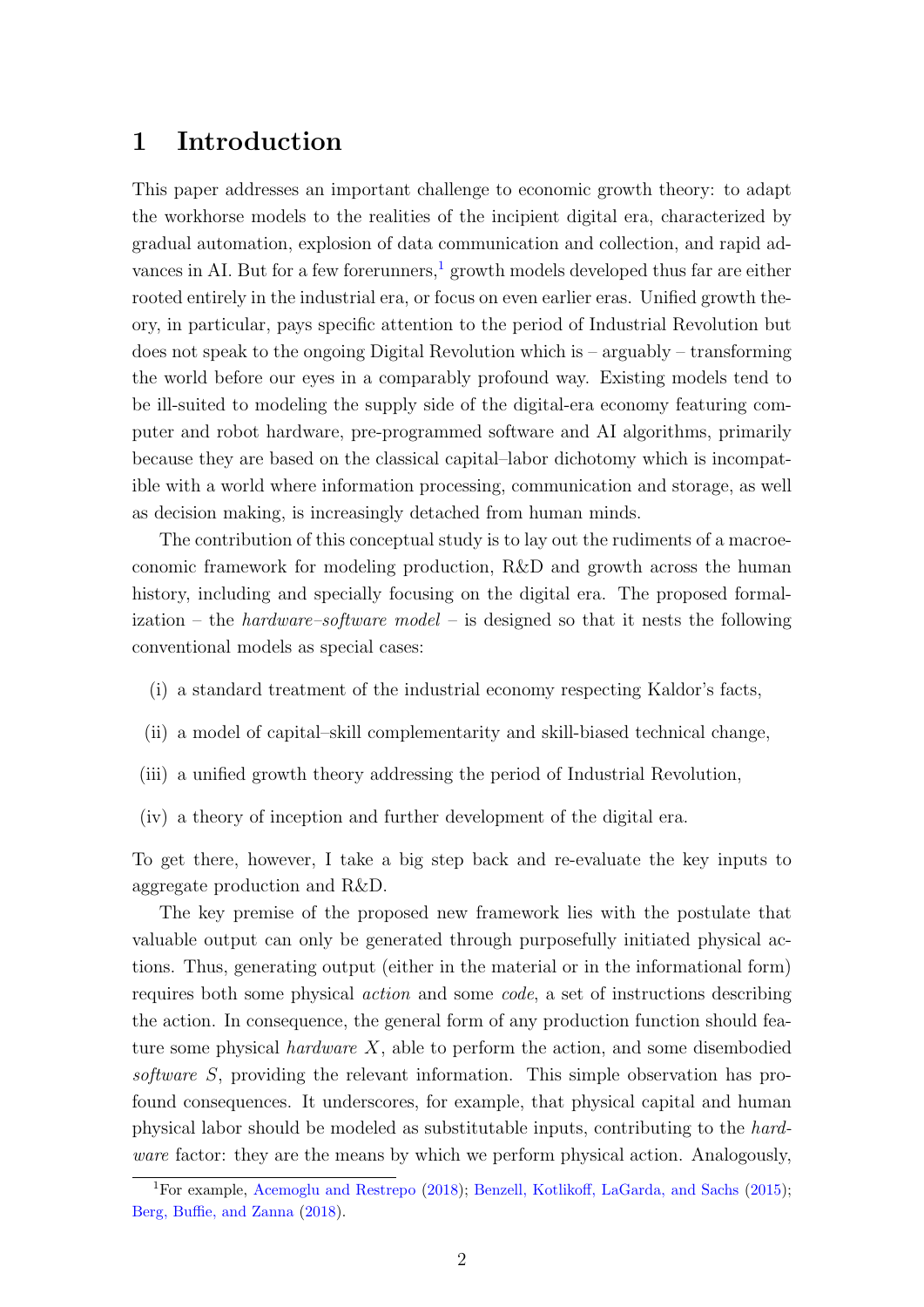human cognitive work, pre-programmed software and AI should also be viewed as substitutes, making up the *software* factor: they are the source of instructions for the performed action. In turn, hardware and software are clearly complementary and indispensable in the process. (By *complementarity*, in practice I will mean their gross complementarity in the sense of elasticity of substitution being below unity.) The model also formalizes the observation that programmable hardware, similarly to the human body, has double duty: as means of performing physical actions and as a container for software – stored information and working algorithms.

Key predictions of the hardware–software model in terms of long-run dynamics and the evolution of factor shares are as follows. First, in the digital era, as production gets increasingly automated, software becomes proportional to hardware because it can be virtually costlessly copied and thus can easily scale up to the level of available programmable (computer, robot, etc.) hardware. Under constant returns to scale and in the absence of further technological revolutions<sup>[2](#page-2-0)</sup>, this generates longrun endogenous growth by hardware accumulation alone; in the limit, all production is automated. Second, complementarity and substitutability shape the dynamics of factor shares. The Industrial Revolution had vastly different implications for factor shares than the ongoing Digital Revolution because the former featured replacement of humans with machines in the hardware factor (brawn) whereas the latter pertains to the software factor (brains). The Industrial Revolution (or the process of mechanization) raised demand for human skilled labor; the Digital Revolution (or the process of automation) replaces human skilled labor and raises demand for complementary computer hardware, which eventually becomes the long-run growth bottleneck. Third, all technical change is naturally software-augmenting.

This paper is related to a few strands of literature. First, the literature on production function specification and estimation, in particular with capital–skill complementarity, unbalanced growth, as well as investment-specific and skill-biased technical change.[3](#page-2-1) Second, the literature preoccupied with accounting for the accumulation of information and communication technologies (ICT) and their broad growth-enhancing role as a general purpose technology.<sup>[4](#page-2-2)</sup> Third, studies focusing on automation and its impacts on productivity, employment, wages and factor shares.[5](#page-2-3)

<span id="page-2-3"></span><sup>5</sup>Including among others [Acemoglu and Autor](#page-23-2) [\(2011\)](#page-23-2); [Autor and Dorn](#page-23-3) [\(2013\)](#page-23-3); [Graetz and](#page-25-4)

<span id="page-2-0"></span> ${}^{2}$ Given the observed pace of growth in computing power and AI capabilities, further technological revolutions are actually quite likely.

<span id="page-2-1"></span><sup>&</sup>lt;sup>3</sup>Including among others [Gordon](#page-25-0) [\(1990\)](#page-25-0); [Jorgenson](#page-26-0) [\(1995\)](#page-26-0); [Greenwood, Hercowitz, and Krusell](#page-25-1) [\(1997\)](#page-25-1); [Hercowitz](#page-26-1) [\(1998\)](#page-26-1); [Kumar and Russell](#page-27-0) [\(2002\)](#page-27-0); [Koop, Osiewalski, and Steel](#page-27-1) [\(1999,](#page-27-1) [2000\)](#page-27-2); Krusell, Ohanian, Ríos-Rull, and Violante [\(2000\)](#page-27-3); [Henderson and Russell](#page-26-2) [\(2005\)](#page-26-2); [Caselli and Cole](#page-24-2)[man](#page-24-2) [\(2006\)](#page-24-2); [Klump, McAdam, and Willman](#page-27-4) [\(2007,](#page-27-4) [2012\)](#page-27-5); [Growiec](#page-25-2) [\(2012\)](#page-25-2); Muck [\(2017\)](#page-27-6); [McAdam](#page-27-7) [and Willman](#page-27-7) [\(2018\)](#page-27-7).

<span id="page-2-2"></span><sup>4</sup> Including among others [Bresnahan and Trajtenberg](#page-24-3) [\(1995\)](#page-24-3); [Timmer and van Ark](#page-29-0) [\(2005\)](#page-29-0); [Jor](#page-26-3)[genson](#page-26-3) [\(2005\)](#page-26-3); [Brynjolfsson and McAfee](#page-24-4) [\(2014\)](#page-24-4); [Gordon](#page-25-3) [\(2016\)](#page-25-3); [Brynjolfsson, Rock, and Syverson](#page-24-5) [\(2017\)](#page-24-5); [Nordhaus](#page-28-0) [\(2017\)](#page-28-0); [Aum, Lee, and Shin](#page-23-1) [\(2018\)](#page-23-1).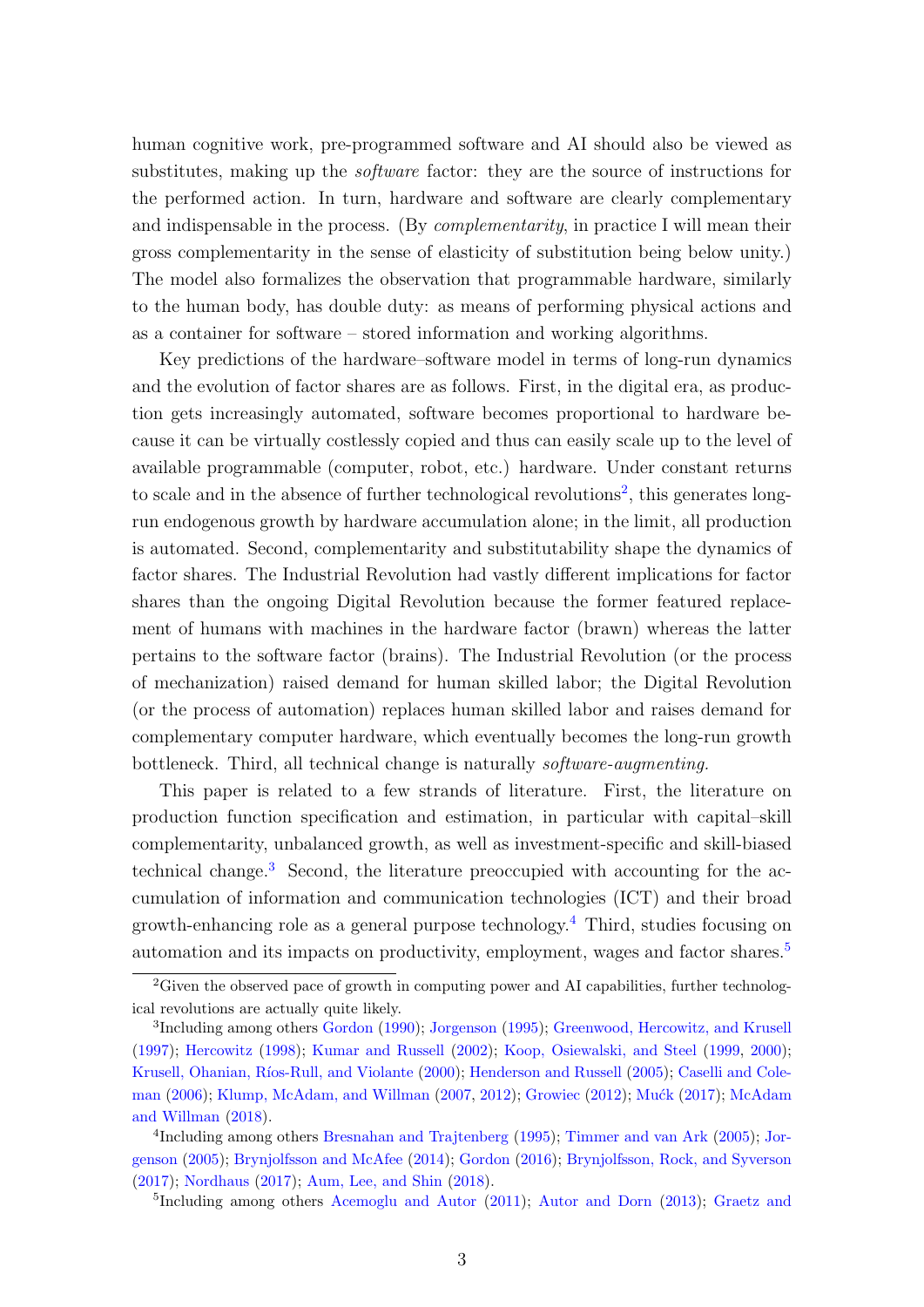[Fourth, the nascent literature on macroeconomic implications of development of AI](#page-25-4) and autonomous robots.<sup>[6](#page-3-0)</sup> [Last but not least, the voluminous literature on R&D](#page-25-4) [based endogenous growth.](#page-25-4)[7](#page-3-1)

[The remainder of the paper is structured as follows. Section 2 defines the factors](#page-25-4) [of production of the hardware–software model. Section 3 discusses the conceptual](#page-25-4) [underpinnings of the aggregate production function. Section 4 tackles the R&D](#page-25-4) [equation. Section 5 discusses the special case of CES functions. Section 6 con](#page-25-4)[cludes with a general discussion of the framework, spelling out the key concepts and](#page-25-4) [misconceptions of the digital era, and speculating about the future.](#page-25-4)

### [2 The Hardware–Software Model](#page-25-4)

[In any conceivable technological process, valuable output is generated through some](#page-25-4) [physical action. It is a local reduction of entropy, and so it typically does not occur](#page-25-4) [by chance but is purposefully initiated. In other words, producing valuable output](#page-25-4) requires both some physical action and some code[, a set of instructions describing](#page-25-4) [the action. Hence, I shall posit that the postulated general production function \(for](#page-25-4) [whatever the output is\) should feature some physical](#page-25-4) *hardware*  $X$ , able to perform the action, and some disembodied *software S*[, providing information on what should](#page-25-4) [be done and how. This naturally leads to a general form:](#page-25-4)

<span id="page-3-2"></span>
$$
Output = \mathcal{F}(X, S), \tag{1}
$$

where  $\mathcal F$  [is increasing in both factors and is specified such that hardware](#page-25-4) X and software S [are always mutually complementary. The degree of their complementarity is](#page-25-4) [an open question; the plausible range spans from perfect complementarity \(Leontief](#page-25-4) [form\) if just one method of producing output exists, to imperfect complementarity](#page-25-4) [if firms are allowed to choose their preferred technology from a technology menu](#page-25-4) [\(Jones,](#page-26-4) [2005;](#page-26-4) [Growiec,](#page-25-5) [2013,](#page-25-5) [2018\). Intuitively, some degree of substitutability is](#page-25-4) [likely because the same outcome can be generated with more resources \(larger](#page-25-4)  $X$ ) but less efficient code (smaller  $S$ [\), or vice versa. One natural way to instantiate](#page-25-4) [this assumption is to take a CES specification with an elasticity of substitution](#page-25-4)  $\sigma \in (0, 1)$ , cf. [Klump, McAdam, and Willman](#page-25-4) [\(2007,](#page-27-4) [2012\)](#page-27-5). The particular CES

[Michaels](#page-25-4) [\(2015\)](#page-25-4); [Acemoglu and Restrepo](#page-23-0) [\(2018\)](#page-23-0); [Andrews, Criscuolo, and Gal](#page-23-4) [\(2016\)](#page-23-4); [Arntz, Gre](#page-23-5)[gory, and Zierahn](#page-23-5) [\(2016\)](#page-23-5); [Frey and Osborne](#page-24-6) [\(2017\)](#page-24-6); [Barkai](#page-24-7) [\(2017\)](#page-24-7); [Autor, Dorn, Katz, Patterson,](#page-23-6) [and Van Reenen](#page-23-6) [\(2017\)](#page-23-6); [Jones and Kim](#page-26-5) [\(2017\)](#page-26-5); [Hemous and Olsen](#page-26-6) [\(2018\)](#page-26-6).

<span id="page-3-0"></span><sup>&</sup>lt;sup>6</sup>Including [Yudkowsky](#page-29-1) [\(2013\)](#page-29-1); [Graetz and Michaels](#page-25-4) [\(2015\)](#page-28-1); [Sachs, Benzell, and LaGarda](#page-28-1) (2015); [Benzell, Kotlikoff, LaGarda, and Sachs](#page-24-0) [\(2015\)](#page-24-0); [DeCanio](#page-24-8) [\(2016\)](#page-24-8); [Acemoglu and Restrepo](#page-23-0) [\(2018\)](#page-23-0); [Aghion, Jones, and Jones](#page-23-7) [\(2017\)](#page-23-7); [Berg, Buffie, and Zanna](#page-24-1) [\(2018\)](#page-24-1).

<span id="page-3-1"></span><sup>&</sup>lt;sup>7</sup>Including among others [Romer](#page-28-2) [\(1990\)](#page-26-7); [Jones and Manuelli](#page-26-7) (1990); [Aghion and Howitt](#page-23-8) [\(1992\)](#page-23-8); [Jones](#page-26-8) [\(1995\)](#page-26-8); [Acemoglu](#page-23-9) [\(2003\)](#page-23-9); [Ha and Howitt](#page-25-7) [\(2007\)](#page-25-7); [Madsen](#page-27-8) [\(2008\)](#page-27-8); [Bloom, Jones, Van Reenen,](#page-24-9) [and Webb](#page-24-9) [\(2017\)](#page-24-9); [Kruse-Andersen](#page-27-9) [\(2017\)](#page-27-9).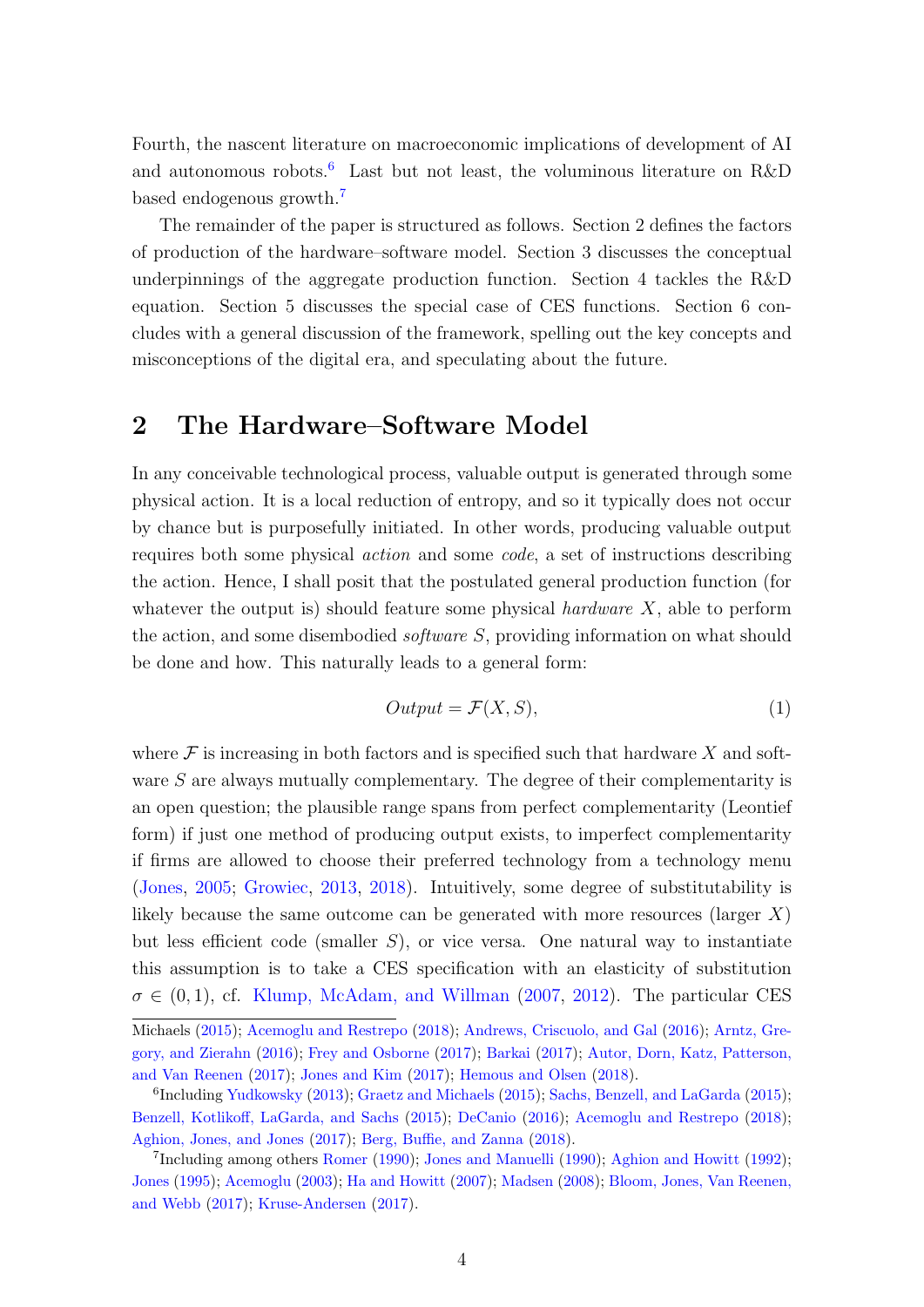form of the  $\mathcal F$  function is however not necessary for the results.<sup>[8](#page-4-0)</sup>

It must be noted that such treatment abstracts from raw materials and energy which are being used up in the production process. The specification  $(1)$  works as if we assumed that natural resources and energy required for production were given for free and in infinite supply, or at least they were sufficiently cheap and abundant that they never become a bottleneck. Relaxing this simplifying assumption is left for further research.

Hardware X encompasses both physical labor performed by humans (and domesticated animals), as well as physical actions performed by machines. Hence, X encompasses both the services of physical capital  $K$  and of unskilled labor  $L$ , where the latter variable excludes any know-how or skill of the worker.

Software S, in turn, encompasses all useful instructions which stem from the available information, in particular the practical implementation of state-of-the-art technologies. Hence, it includes the skills and technological knowledge employed in human cognitive work, H, as well as pre-programmed software  $\Psi$ , which is essentially a task-specific list of instructions to be performed by the associated pro-grammable hardware.<sup>[9](#page-4-1)</sup> Software  $\Psi$  may in particular include artificial intelligence (AI) algorithms, defined as the software which is able to learn from data as well as potentially self-improve and self-replicate. It is implicitly assumed that there are no physical obstacles precluding pre-programmed software from performing (or providing the hardware with instructions to perform) any task available to a human [\(Yudkowsky,](#page-29-1) [2013;](#page-29-1) [Dennett,](#page-24-10) [2017\)](#page-24-10).

Within hardware, I view the agents of physical action as perfectly substitutable. This reflects the idea that whatever it is that performs a given set of actions, if the actions are precisely defined then the outcome should be the same. The same logic applies to software: regardless of whether a set of instructions comes from a human brain or a mechanical information processing unit, if the actual information content of instructions is the same, then the outcome should be the same, too.<sup>[10](#page-4-2)</sup>

<span id="page-4-0"></span> ${}^{8}$ For example, Growiec and Muck [\(2018\)](#page-25-8) propose a more flexible framework that also allows the modeler to control whether the factors are gross substitutes or gross complements.

<span id="page-4-1"></span><sup>9</sup>Contemporary programmable hardware consists typically of computers, robots, and other devices embodying digital chips. In principle, it does not have be silicon-based, though. In fact the first pieces of non-biological programmable hardware were mechanical devices such as the Jacquard loom using punchcards, first invented in 1804.

<span id="page-4-2"></span><sup>10</sup>An important caveat is that by saying this I exclude complex, multi-step tasks that have not been yet fully automated. For example, if a cognitive task consists of two necessary steps, the first of which can be performed by a computer but the latter (under current technology) only by a human, then pre-programmed software and human cognitive work will turn out complementary at the level of the whole task even though they are perfectly substitutable at the level of the two sub-tasks. This apparent complementarity disappears, however, once the whole task becomes fully automatable. A more detailed treatment of complex tasks within the hardware–software model is an important objective for further research.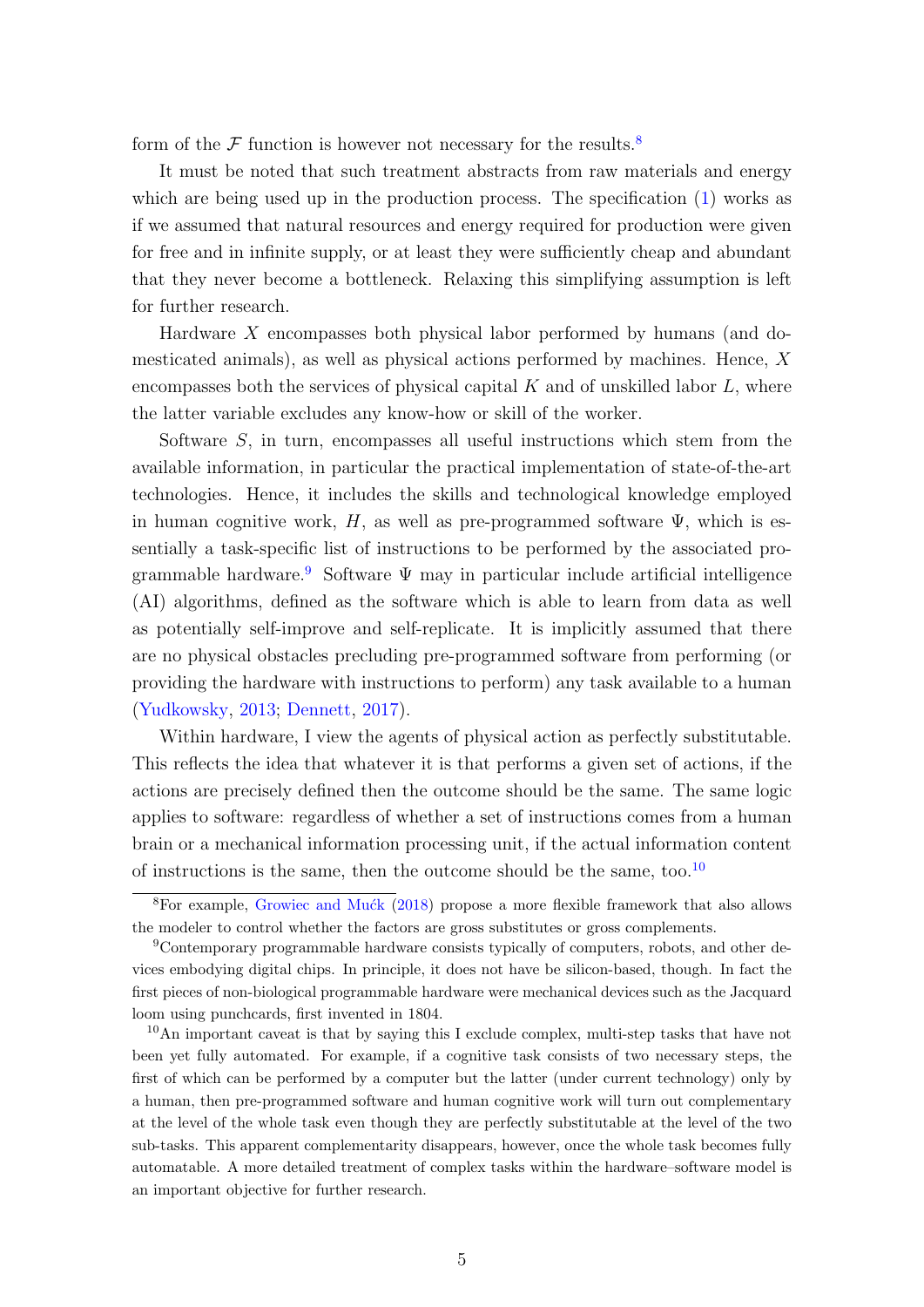This leads to the following formula:

<span id="page-5-2"></span>
$$
Output = \mathcal{F}(X, S) = \mathcal{F}(L + K, H + \Psi). \tag{2}
$$

Each of the four identified factors of production has its unique properties (Table [1\)](#page-6-0).

- Human physical labor L is rivalrous and given in fixed supply per worker and unit of time,  $L = \zeta N$  where  $\zeta \in [0, \overline{\zeta}]$  denotes the supply of physical labor per worker in a unit of time, expressed in physical capital units, and N is the total number of workers.
- Physical capital  $K$  is rivalrous but can be unboundedly accumulated in percapita terms. Physical capital  $K$  may be non-programmable or programmable. The share of programmable (computer, robot, etc.) hardware in total physical capital is denoted by  $\chi$  (so that  $\chi \in [0,1]$ ).
- Human cognitive work H consists itself of three components, technological knowledge A, skill level h, and the number of workers N, as in  $H = AhN$ . Technological knowledge  $A$ , or the size of the "repository of codes" is nonrivalrous [\(Romer,](#page-28-2) [1990\)](#page-28-2) and accumulable. Per-capita skill levels h are rivalrous and bounded above, theoretically by the optimal code for performing a given task, but in practice by a much lower number  $\bar{h} > 0$  due to the human inability to rewire our brains in order to perform cognitive tasks more efficiently [\(Yudkowsky,](#page-29-1) [2013\)](#page-29-1) as well as human mortality and decreasing returns in education [\(Growiec,](#page-25-9) [2010\)](#page-25-9).
- Pre-programmed software Ψ also consists of three components, technological knowledge A, "AI skill level"  $\psi$  which captures the degree to which preprogrammed software is able to perform the tasks collected in A (and the associated efficiency), and the stock of programmable hardware  $\chi K$  on which the software is run, as in  $\Psi = A\psi \chi K$ . Technological knowledge A is the same as above.<sup>[11](#page-5-0)</sup> The AI skill level  $\psi$  is assumed to be bounded above by the optimal code for performing a given task (e.g., perfect accuracy), though there may be in fact a much lower upper bound [\(Hanson and Yudkowsky,](#page-25-10) [2013\)](#page-25-10). Because software can be virtually costlessly copied, it is assumed that it can scale up to the level of all available programmable hardware  $\chi K$ .<sup>[12](#page-5-1)</sup>

It is important to observe that the hardware–software model envisages technological progress (growth in A) as expansion of the "repository of codes", i.e., as the development of new, better instructions allowing to produce higher output with a

<span id="page-5-0"></span><sup>&</sup>lt;sup>11</sup>If in reality the sets of codes available to humans and AI are different, the discrepancy between the measures of both sets can be captured by the factor  $\psi$  relative to h.

<span id="page-5-1"></span> $12$ Which implies that, in its basic form, the model abstracts from economic and legal constraints on the diffusion of software, such as the protection of intellectual property rights.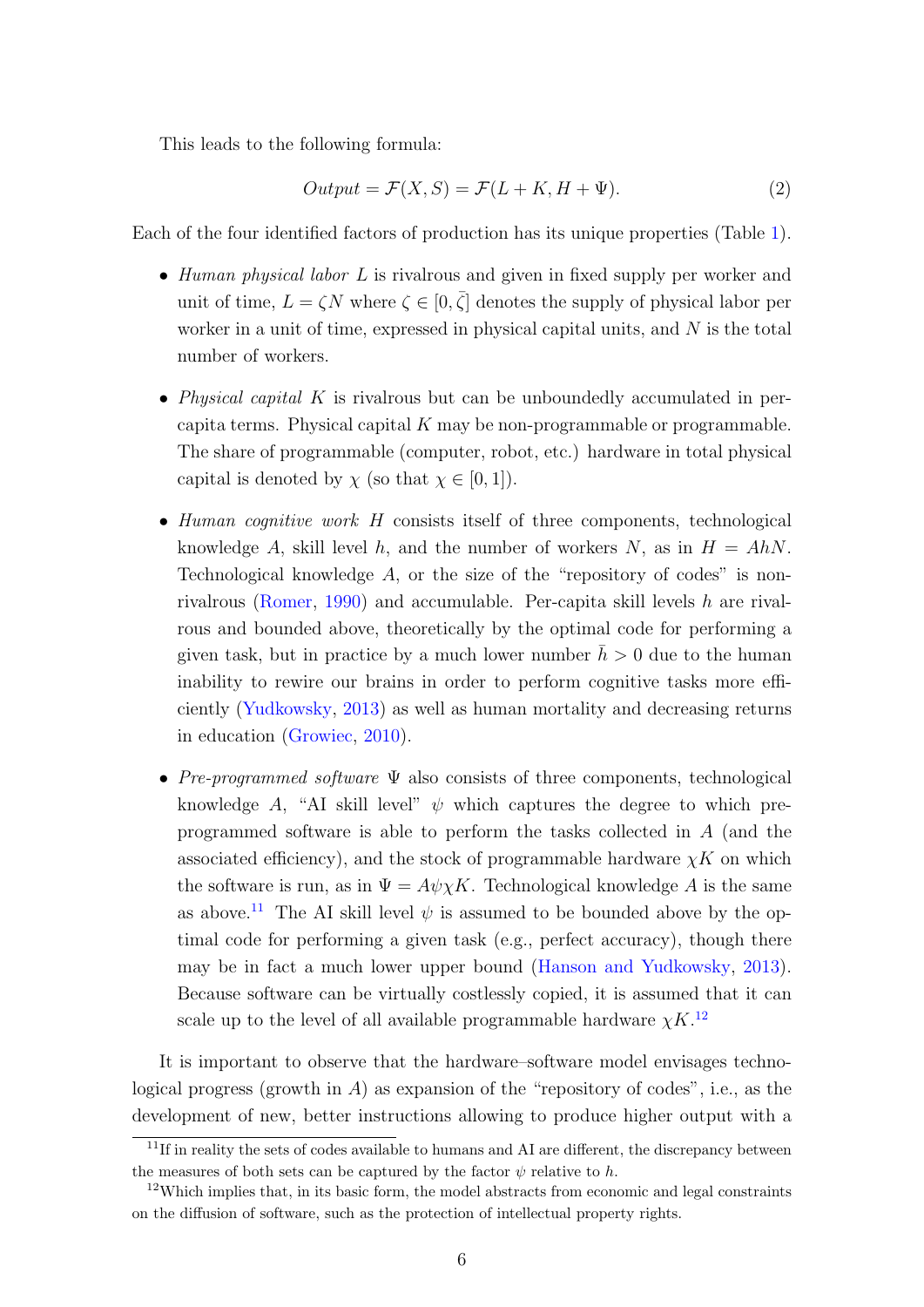|              | Human physical labor                           | $L = \zeta N$        |
|--------------|------------------------------------------------|----------------------|
|              | Hardware $X$ Non-programmable physical capital | $(1-\chi)K$          |
|              | Programmable physical capital                  | $\chi K$             |
| Software $S$ | Human cognitive work                           | $H = AhN$            |
|              | Pre-programmed software <sup>†</sup>           | $\Psi = A\psi\chi K$ |
|              | Note: $\dagger$ includes AI algorithms.        |                      |

<span id="page-6-0"></span>Table 1: Factors of Production and R&D

given amount of hardware. These instructions can be applied to the tasks at hand both by humans, deterministic pre-programmed code, and AI. This is intuitive: technological progress may take the form of new abstract ideas, scientific theories, systematically catalogued facts, codes specifying certain actions, or blueprints of physical items; all this is information and not actual objects or actions, and it is precisely this informational character that makes technologies non-rivalrous [\(Romer,](#page-28-2) [1990\)](#page-28-2). Thus all technological progress is naturally modeled as software-augmenting. In the hardware–software model, in contrast to the standard capital–labor model, there is no room for discussion on the direction of technical change [\(Acemoglu,](#page-23-10) [2009\)](#page-23-10) – a property that is highly valuable from a reductionist point of view.

### 3 The Aggregate Production Function

### 3.1 Setup

The aggregate production function is a key element of any macroeconomic model, and particularly so of any long-run growth theory. Since the 1950s [\(Solow,](#page-28-3) [1956,](#page-28-3) [1957\)](#page-28-4), it has become commonplace to take capital K and labor  $L$  as the key inputs of this function, and value added (or GDP) as its output  $Y$ . Furthermore, in the temporal dimension it has become a very frequent, if not standard, practice to assume labor-augmenting (Harrod-neutral) technical change, as in

<span id="page-6-2"></span>
$$
Y = F(K, AL). \tag{3}
$$

This specification is naturally a simplification, as any production function is [\(Temple,](#page-28-5) [2006\)](#page-28-5); both K and L are obviously amalgamates of heterogeneous components. The question is whether this simplified form is sufficient for capturing the key macroeconomic facts. From the literature<sup>[13](#page-6-1)</sup> it becomes more and more apparent that the standard treatment of inputs as in [\(3\)](#page-6-2) may have been sufficient to model

<span id="page-6-1"></span> $13$ Such as [Gordon](#page-25-0) [\(1990\)](#page-25-0); [Greenwood, Hercowitz, and Krusell](#page-25-1) [\(1997\)](#page-25-1); Krusell, Ohanian, Ríos-[Rull, and Violante](#page-27-3) [\(2000\)](#page-27-3); [Caselli and Coleman](#page-24-2) [\(2006\)](#page-24-2); [Growiec](#page-25-2) [\(2012\)](#page-25-2); [McAdam and Willman](#page-27-7) [\(2018\)](#page-27-7).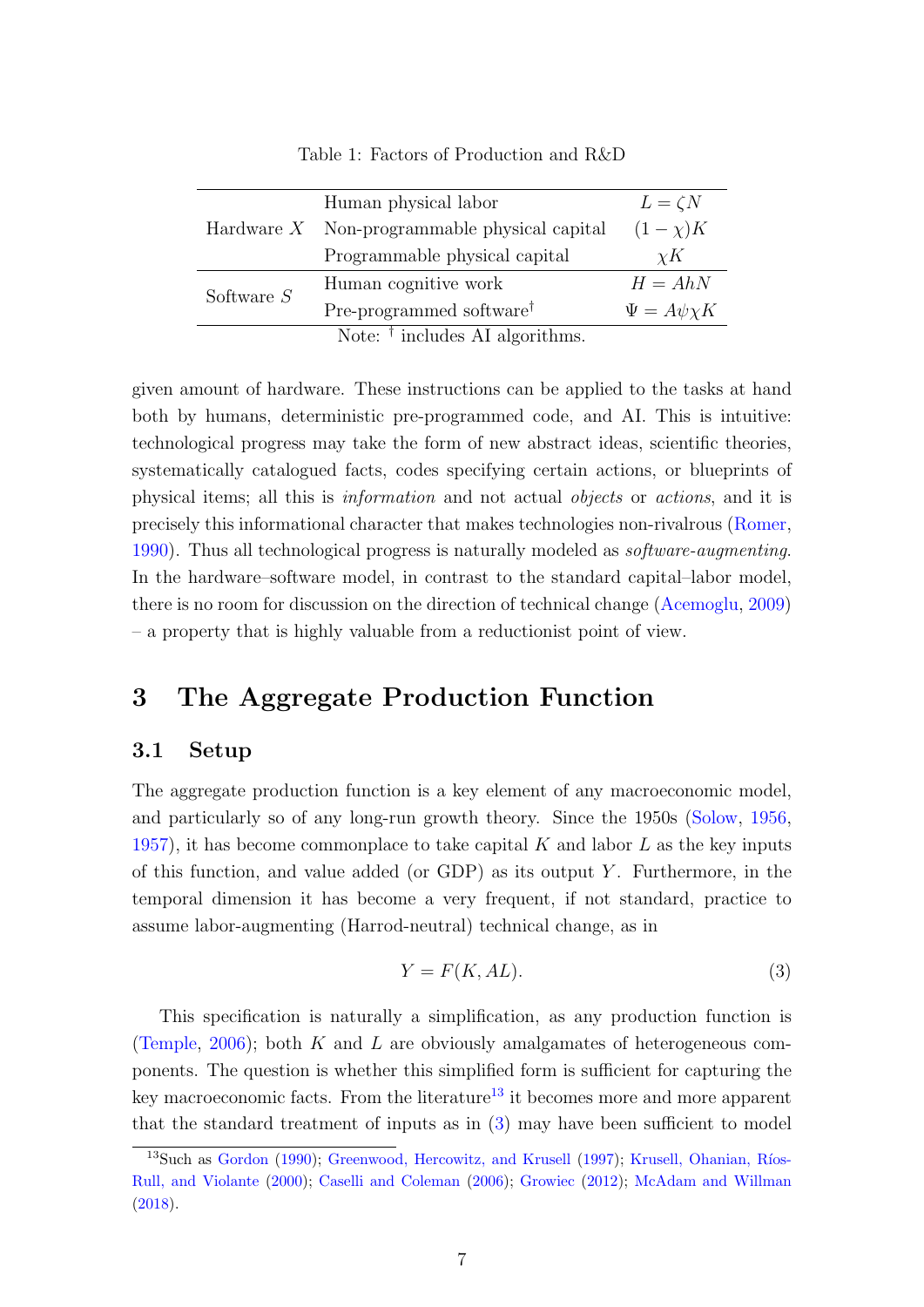the classic [Kaldor](#page-26-9) [\(1961\)](#page-26-9) facts but fails in capturing the new facts, which emphasize irreducible heterogeneity within the  $K$  and  $L$  factors [\(Jones and Romer,](#page-26-10) [2010\)](#page-26-10).

The hardware–software production function proposed in this paper, following directly from equation [\(2\)](#page-5-2), structures this heterogeneity so that it embraces both the key historical macro facts and the incipient digital production technology using AI. It also provides sharp implications for the distinction between skilled and unskilled labor, "traditional" (non-programmable) physical capital and its programmable (computer, robot, etc.) counterpart, mechanization and automation.

Using the concepts from the previous section, the aggregate production function F can be formalized as:

<span id="page-7-2"></span>
$$
Y = F(X, S) = F(\zeta N + K, A(hN + \psi \chi K)), \tag{4}
$$

where Y is aggregate value added (or GDP). The standard replication argument applies to this production function specification, implying constant returns to scale with respect to  $X$  and  $S$ .

From the laws of thermodynamics, implying in particular that performing physical action requires expediting energy, it is expected that an essential fraction of GDP must consist of material outputs, serving  $-$  at the very least  $-$  to sustain the hardware (including human bodies) and allow it to work.

On historical evidence I assume that pre-programmed software can be deployed in production processes only if the technology level A is high enough for programmable hardware to exist  $(\chi > 0)$ . Furthermore, I posit that the skill level  $\psi$  of deterministic pre-programmed software can be at best equal to  $\eta h$ , where  $\eta \in (0, \bar{\eta})$  captures the fraction of human skills that have been deterministically programmed into machines, multiplied by a positive factor that ensures that human and computer cognitive work is denominated in common units ( $\bar{\eta}$  denotes human-level performance). AI, in contrast, has the ability to learn from data and potentially self-improve its architecture; thus with AI it cannot be precluded that  $\psi > \eta h$  and even  $\psi \gg \bar{\eta} h$  (superhuman performance). In the following I assume that  $\bar{\psi} > \bar{\eta} \bar{h}$ , allowing for the scenario where AI would eventually achieve superhuman performance.<sup>[14](#page-7-0)</sup> The model embraces the possibility of full automation for two reasons: first, I exclude the case where  $\bar{\psi}$  is prohibitively low, and second, I assume that with sufficient computing power  $\chi K$ , all essential cognitive tasks are amenable to automation.<sup>[15](#page-7-1)</sup>

Equations [\(2\)](#page-5-2) and [\(4\)](#page-7-2) signify that AI is viewed here just as (improved) computer software and not as a separate production input. This is because machine learning algorithms may allow drastic improvements in the applicability, efficiency,

<span id="page-7-1"></span><span id="page-7-0"></span><sup>14</sup>See the discussion of this assumption in Section 6.

<sup>&</sup>lt;sup>15</sup>However, in a more general model with complex, multi-step tasks, human cognitive work can become essential for generating output if at least one step of at least one essential task is not automatable. Essentiality implies that there is no way around this particular step as well as no possibility of substituting out the entire task.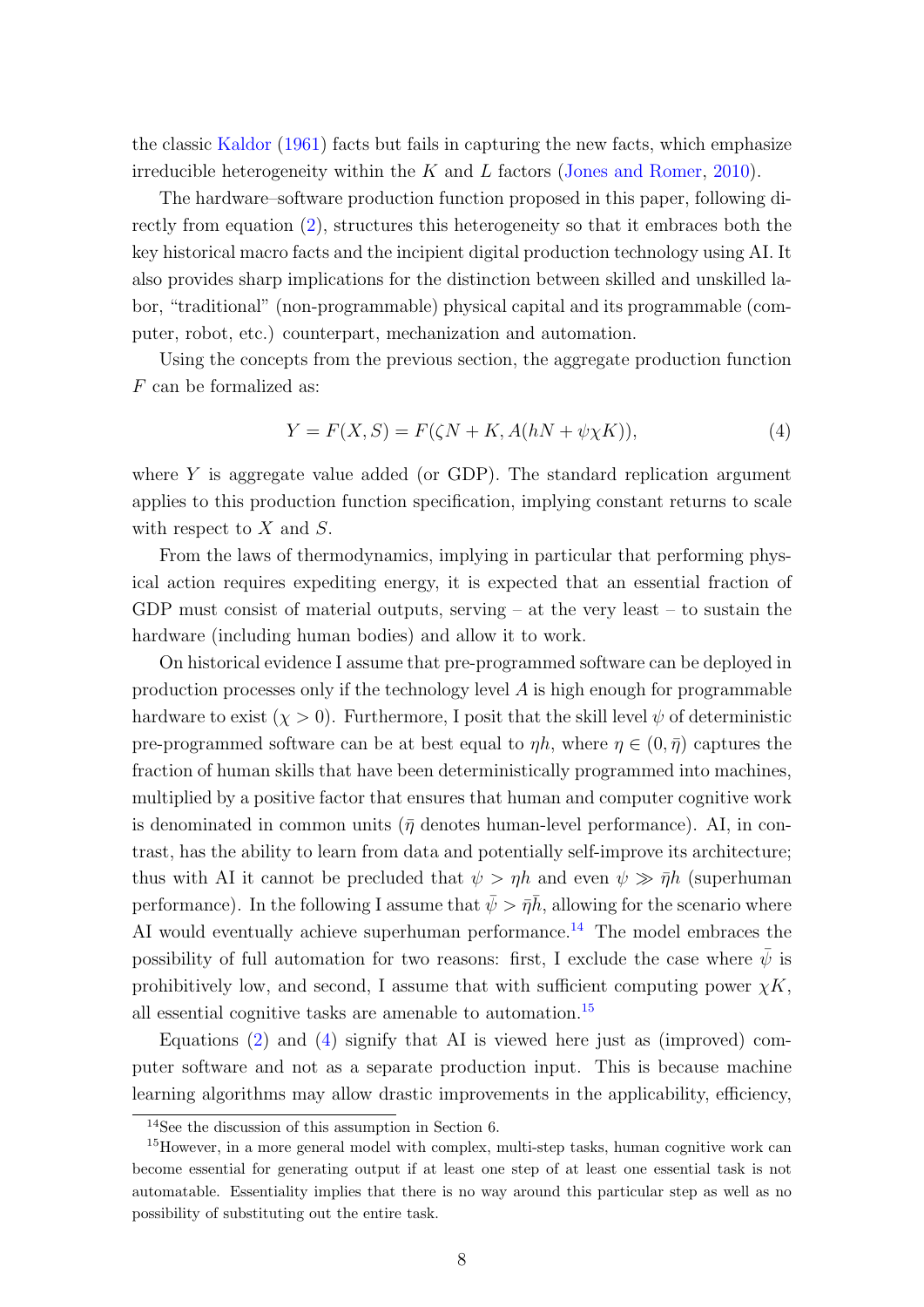and versatility of software, but do not constitute a qualitative change in its function as means of providing instructions to programmable hardware. Hence, the model does not feature a separate AI revolution, and rather sees AI development as a massive boost to the Digital Revolution which already began with the early computer hardware and software. In my view, AI is to the digital era like the development of electricity and internal combustion engines was to the industrial era: a second wave of key breakthroughs, forcefully accelerating the impact of the initial revolutionary technological ideas on the economy and society [\(Gordon,](#page-25-3) [2016\)](#page-25-3).

#### 3.2 Economic Growth and Technological Change

Log-differentiating [\(4\)](#page-7-2) with respect to time, I obtain the following Solow-type decomposition of economic growth:

$$
g_Y = \pi_X g_X + \pi_S g_S,\tag{5}
$$

where  $\pi_X = \frac{\partial Y}{\partial X}$ ∂X  $\overline{X}$  $\frac{X}{Y}$  is the hardware share of output, and analogously  $\pi_S = \frac{\partial Y}{\partial S}$ ∂S S  $\frac{S}{Y}$  is the software share. By Euler's theorem, under constant returns to scale we have  $\pi_X + \pi_S = 1.$ 

Decomposing [\(4\)](#page-7-2) further, I obtain:

<span id="page-8-0"></span>
$$
g_Y = \pi_X[\pi_L g_N + \pi_K g_K] + \pi_S[\pi_H(g_h + g_N) + \pi_{\Psi}(g_{\psi} + g_{\chi} + g_K)] + \pi_S g_A, \quad (6)
$$

where – due to the assumption of perfect substitutability of the constituent components of hardware and software – the shares are simply  $\pi_L = \frac{L}{X}$  $\frac{L}{X}$ ,  $\pi_K = \frac{K}{X}$  $\frac{K}{X}$ ,  $\pi_H = \frac{H}{S}$ S and  $\pi_{\Psi} = \frac{\Psi}{S}$  $\frac{\Psi}{S}$ .

Equation [\(6\)](#page-8-0) presents formally that there are multiple potential sources of output growth in the hardware–software model. Each of them may have a different asymptotic properties, though:

- Population growth  $g_N$  increases the total amounts of both human physical and cognitive work. If there is physical capital or pre-programmed software in the economy, though, this impact is less than proportional to output growth and thus, ceteris paribus, growth in output per worker  $(g_Y - g_N)$  decreases with population growth.
- Physical capital accumulation  $g_K$  affects output growth both directly via the hardware component and indirectly via the pre-programmed software component (if  $\pi_{\Psi} > 0$ ). It is subject to decreasing returns, but to a decreasing degree, and as  $\pi_K \to 1$  and  $\pi_{\Psi} \to 1$ , the returns become asymptotically constant, allowing for unbounded output growth [\(Jones and Manuelli,](#page-26-7) [1990\)](#page-26-7).
- Growth in human capital per worker  $g_h$  and growth in the AI skill level  $g_{\psi}$ can be decisive in the short to medium run, but their impact on growth is by definition transitory and bound to disappear as  $h \to \bar{h}$  and  $\psi \to \bar{\psi}$ .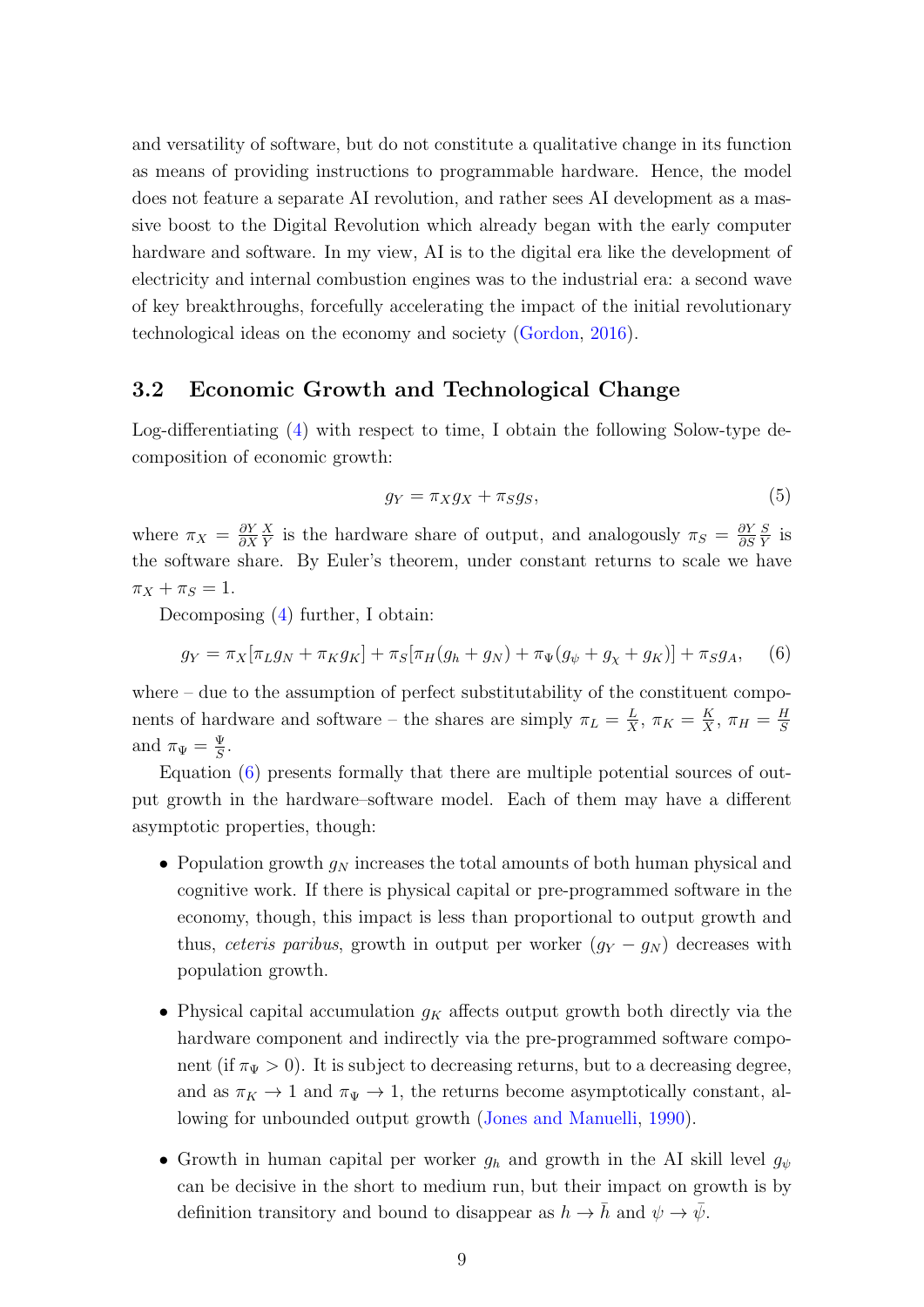- Growth in the share of programmable hardware  $g_{\chi}$  illustrates the spread of digital technologies across the economy and the potential for automation (which however also requires software). This factor can be important in the short to medium run, but should not play any role over the long run because  $\chi$  is bounded between zero and one.
- Technological change  $g_A$ , understood as the increase in technological knowledge A, the size of the "repository of codes", is conceptually independent of human capital and AI skill accumulation. It adds to output growth with an elasticity equal to the software share and can be potentially unbounded.

At this point, note that while the software-augmenting character of technological change comes out as a very natural implication of the proposed conceptual framework, this regularity stands in stark contrast to the discussions in the literature on the direction of factor-augmenting technical change (e.g. [Acemoglu,](#page-23-9) [2003;](#page-23-9) [Jones,](#page-26-4) [2005;](#page-26-4) León-Ledesma, McAdam, and Willman, [2010\)](#page-27-10). This is because the prevalent concepts of aggregate production factors such as capital and labor conflate hardware and software: technical change augments cognitive work but not physical labor, and pre-programmed software but not the hardware on which it is run. The new framework also resolves the conundrum whether technological progress is disembodied or embodied in new investment goods (e.g. [Gordon,](#page-25-0) [1990;](#page-25-0) [Greenwood, Hercowitz,](#page-25-1) [and Krusell,](#page-25-1) [1997;](#page-25-1) [Hercowitz,](#page-26-1) [1998\)](#page-26-1): in itself, it is the disembodied information that allows for more efficient actions. Nevertheless it may require investment in the complementary hardware in order to deliver the desired effects for output.

### 3.3 Stages of Economic Development

Let us now trace how the hardware–software model can be used to capture the key properties of production processes across the human history.

Stage 1. Pre-industrial production. In a pre-industrial economy, output was produced primarily in farming. At that stage of development, there was no significant accumulation of productive capital  $K$ , and hence output was produced with a technology that could only use human (and animal) physical labor for performing the physical actions. There was also no pre-programmed software  $\Psi$ . Setting  $K = 0$  in [\(4\)](#page-7-2) yields the following simple form:

$$
Y = F(X, S) = F(\zeta N, AhN) = N \cdot F(\zeta, Ah). \tag{7}
$$

Hence, under gross complementarity of hardware and software (actions and instructions), pre-industrial output per worker was bounded above due to the scarcity of hardware.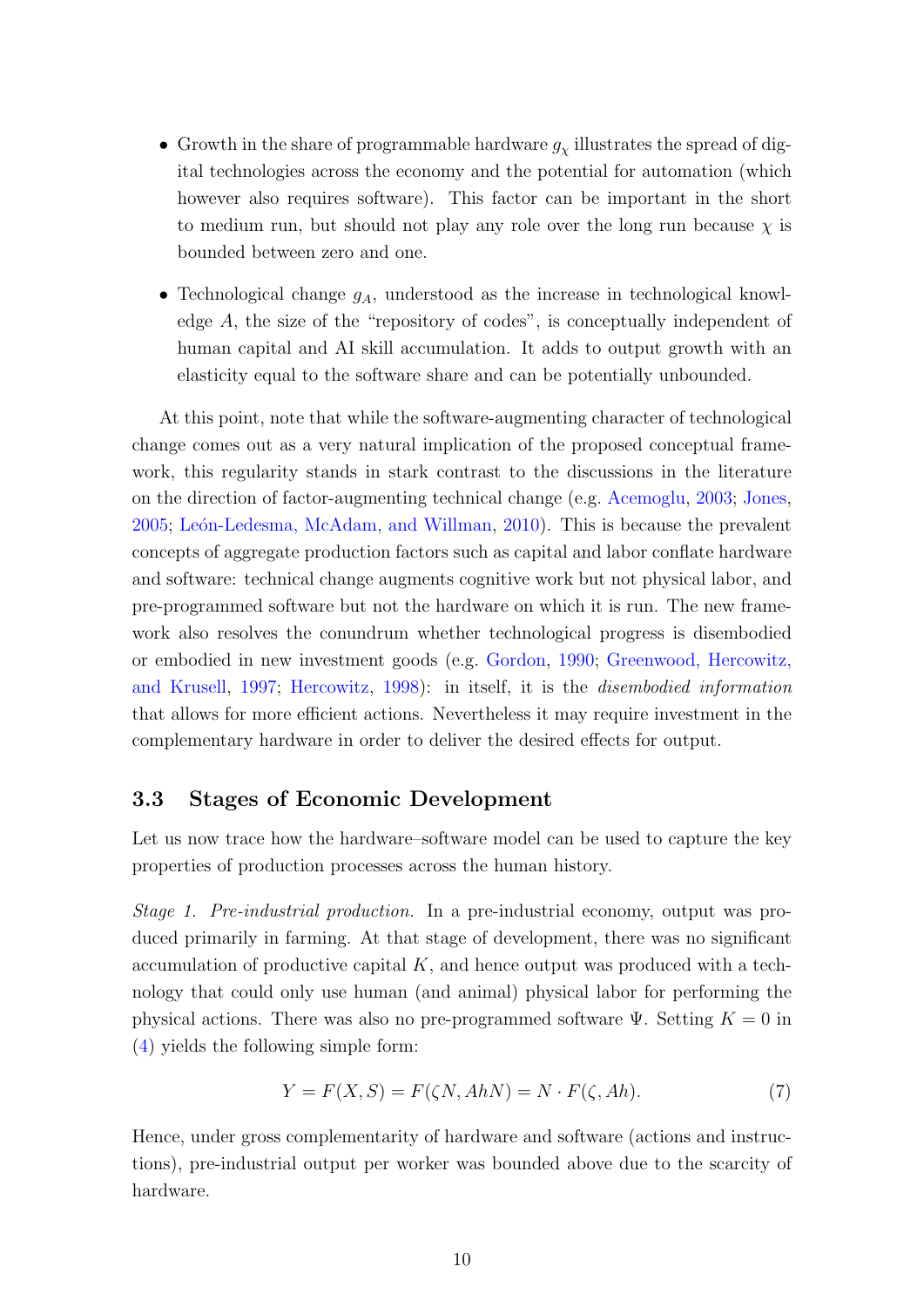In fact, this result holds qualitatively also when assuming positive but bounded K, so long as it remains small relative to  $\zeta N$ . Such a model would feature land, a vital but fixed factor of agricultural production.

Stage 2. Industrial production. In an industrial economy, output was produced in farming and industry. Following the Industrial Revolution ( $\approx$ 1800 CE onwards), human (and animal) physical labor was gradually replaced with machines in a process of mechanization of production. The physical actions were, however, dependent solely on the instructions based on human cognitive work: there was no programmable hardware and no pre-programmed software yet. This implied a rising demand for human cognitive skills, setting up an upward trend in wages [\(Galor,](#page-24-11) [2005\)](#page-24-11) due to the relative scarcity of software. Setting  $\chi = 0$  in [\(4\)](#page-7-2) yields:

<span id="page-10-0"></span>
$$
Y = F(X, S) = F(\zeta N + K, AhN). \tag{8}
$$

The limit of full mechanization and skill satiation,  $K \to \infty$  and  $h \to \bar{h}$ , where  $\bar{h}$  is the upper limit of human capital (skill) accumulation, implies  $Y = F(K, \bar{h}AN)$ . Hence, under this specification we obtain  $-$  in the limit  $-$  the standard balanced growth path result with gross complementarity of inputs and purely "labor-augmenting" (though generally, software-augmenting) technical change [\(Uzawa,](#page-29-2) [1961;](#page-29-2) [Acemoglu,](#page-23-9) [2003\)](#page-23-9).  $K/N$  grows at the same rate as technological knowledge A.

Equation [\(8\)](#page-10-0) naturally embraces the concept of capital-skill complementarity (Krusell, Ohanian, Ríos-Rull, and Violante, [2000;](#page-27-3) [Caselli and Coleman,](#page-24-2) [2006;](#page-24-2) [McAdam](#page-27-7) [and Willman,](#page-27-7) [2018\)](#page-27-7): physical capital is complementary to skilled labor H but substitutable with unskilled labor L. It can be also made consistent with the standard capital–labor specification of the production function  $Y = F(K, AN)$ , but only in the hypothetical case of all human work being of the cognitive type  $(\zeta = 0)$ . Then, capital and labor would be naturally gross complements, as suggested by bulk of the recent empirical literature [\(Klump, McAdam, and Willman,](#page-27-4) [2007,](#page-27-4) [2012;](#page-27-5) Muck, [2017\)](#page-27-6).

Stage 3. Digital production. In a digital economy, output is increasingly produced in automated processes. Following the Digital Revolution ( $\approx$ 1980 CE onwards), ongoing automation of production is observed: human cognitive skills are gradually replaced by pre-programmed routines which scale with programmable hardware  $\chi K$ and not with (working) population N. Skill-biased technical change gives way to routine-biased technical change [\(Acemoglu and Autor,](#page-23-2) [2011;](#page-23-2) [Autor and Dorn,](#page-23-3) [2013\)](#page-23-3). This is where we are now.

At a later stage of the digital era, however, case-based software is gradually replaced with self-improving AI algorithms, allowing for multiple-fold increases in  $\psi$ [\(Berg, Buffie, and Zanna,](#page-24-1) [2018\)](#page-24-1). The formula [\(4\)](#page-7-2) holds in its generality. The limit of full automation implies

<span id="page-10-1"></span>
$$
Y = K \cdot F(1, A\bar{\psi}\bar{\chi}),\tag{9}
$$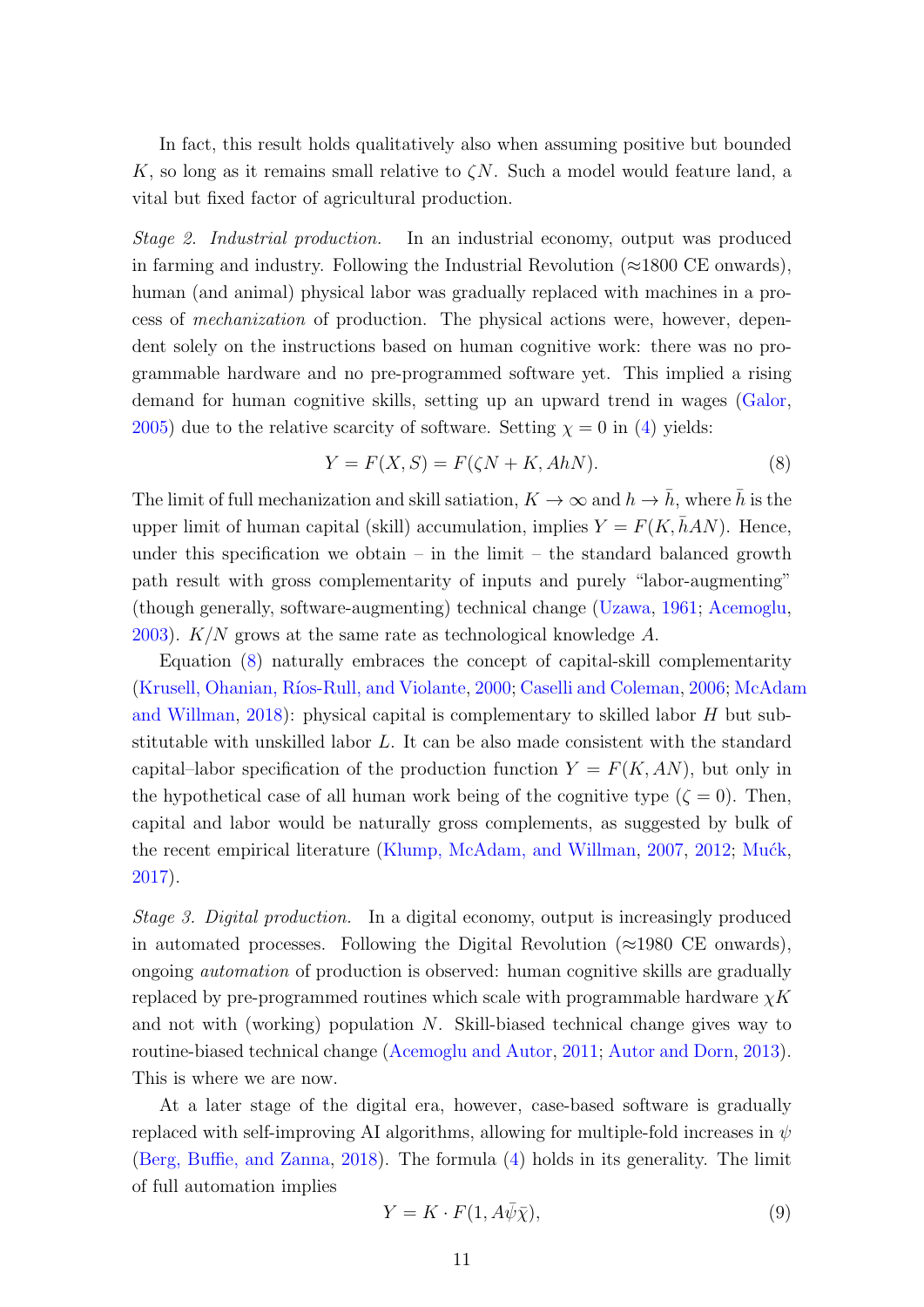where  $\bar{\psi}$  is the upper limit of AI skill accumulation and  $\bar{\chi} \in (0, 1]$  is the limiting share of programmable hardware in all physical capital as  $K \to \infty$ . This specification implies full automation of the production process in the limit, leaving no jobs in the production sector to be performed by humans.

Equation [\(9\)](#page-10-1) delivers an AK-type implication: there is long-run endogenous growth is due to the accumulation of (programmable) hardware alone [\(Jones and](#page-26-7) [Manuelli,](#page-26-7) [1990;](#page-26-7) [Barro and Sala-i-Martin,](#page-24-12) [2003\)](#page-24-12). This result is obtained thanks to two forces: (i) software expands proportionally with hardware, (ii) hardware and software are gross complements, and thus in the long run hardware remains the bottleneck of development. Although asymptotically constant, the pace of hardware accumulation (and thus economic growth) may be nevertheless stupefying: global volumes of computational capacity, data storage and data communication exhibit doubling times between 1.5 and 3 years since the  $1980s$  (Hilbert and López, [2011\)](#page-26-11); the costs of a standard computation are declining by 53% per year on average since 1940 [\(Nordhaus,](#page-28-0) [2017\)](#page-28-0). What has been bringing growth down in the recent decades, however, was the large share of "traditional" (non-programmable) capital, and  $$ crucially – lack of AI algorithms able to fully tap the available computing power. Neither of these two constraints is guaranteed to persist into the indefinite future.

Note that with Cobb-Douglas technology or unbounded hardware-augmenting technical change, the model would imply explosive growth with unbounded growth rates and a finite-time singularity.

Hypothetical stage 4. Post-digital production. Under high to full automation of production processes, programmable hardware based on silicon chips,  $\chi K$ , will gradually become the bottleneck of further development. This will increase the incentives to invest in R&D directed towards radical innovations holding the promise to eliminate this bottleneck. Such breakthrough technology would have to tap an entirely new source of energy, fundamentally increase energy efficiency, or otherwise massively improve unit productivity of programmable hardware. Among the probable scenarios, one could envision the arrival of disruptive nanotechnology, quantum computing, massively improved solar power, or perhaps something yet unimagined. Extrapolating past trends in information processing and data accumulation and expecting them to feed into R&D productivity (see the next section of this paper), it is conceivable that such new breakthrough technology may arrive quite soon.

Formally, such an episode of "new mechanization" (one may imagine e.g., a "nanobot revolution" or "quantum revolution") may be modelled by introducing an additional component to the hardware amalgamate, as in:

$$
X = \zeta N + K + \omega M,\tag{10}
$$

where M denotes the new form of hardware, and  $\omega \gg 1$  captures its unit productivity relative to K. This form of hardware must be programmable, so that AI could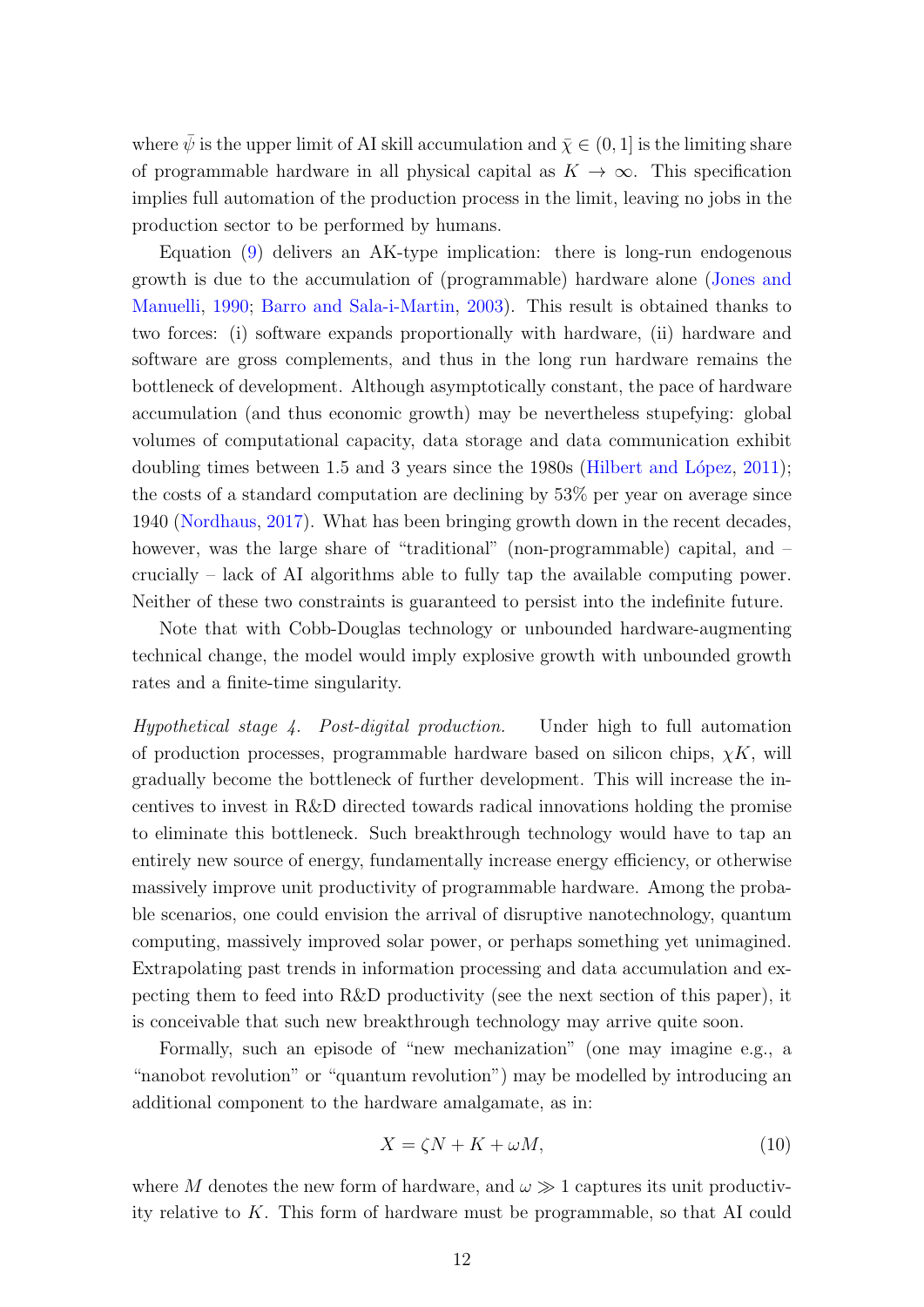scale with M and avoid becoming a growth bottleneck itself.

Long-run implications include gradual replacement of K-type hardware with M and a permanent acceleration in growth. In fact, this additional acceleration in hardware X accumulation may eventually lead to a new growth regime "with a doubling time measured in days, not years." [\(Hanson,](#page-25-11) [2000\)](#page-25-11).

In a world with fully mechanized and automated production, a new form of programmable hardware  $M$  and AI that is able to scale with  $M$ , in the limit of  $K/M \rightarrow 0$  the aggregate production function becomes again linear:

$$
Y = F(\omega M, A\bar{\psi}M) = M \cdot F(\omega, A\bar{\psi}).
$$
\n(11)

This means that despite the new breakthrough and the acceleration, hardware remains the bottleneck (i.e., key factor constraining the pace) of long-run growth.

#### 3.4 Factor Shares

The assumption of gross complementarity of production inputs (as exemplified by CES technology with  $\sigma \in (0,1)$  provides a clear-cut implication for factor shares: factor income will be disproportionately directed towards the scarce factor. In consequence, we should expect the following developments, all of which are empirically testable and intuitively explicable.

Stage 1. Pre-industrial production. In a pre-industrial economy, setting aside the (relevant) problem of increasing land scarcity because our analysis abstracts from the role of raw materials in production, we observe an increasing portion of value added being directed to "hardware" (physical labor) at the expense of "software" (human knowledge) as A grows, with the hypothetical limit of zero software share as  $A \to \infty$  without an industrial revolution (with a steady  $K = 0$ ).

Stage 2. Industrial production. The first stage of development of an industrial economy features gradual mechanization of production: physical capital accumulation systematically decreases the role of human labor in "hardware". Given the substitutability between capital and physical labor, unskilled labor shares go down whereas capital shares go up. Assuming furthermore that (temporarily) the pace of capital accumulation outruns technical change (growth in  $A$ ), this is however accompanied by increasing output shares accruing to "software" (i.e., human cognitive work) which thus becomes scarce, raising the skilled wage and the skill premium. As the economy tends to a BGP, the hardware share stabilizes around some level  $\bar{\pi}_X \in (0, 1)$ . From then onwards the economy respects Kaldor's facts [\(Kaldor,](#page-26-9) [1961\)](#page-26-9).

Stage 3. Digital production. The first stage of development of a digital economy features gradual automation of production: pre-programmed software and AI accumulation gradually decreases the role of human skilled labor in software. Given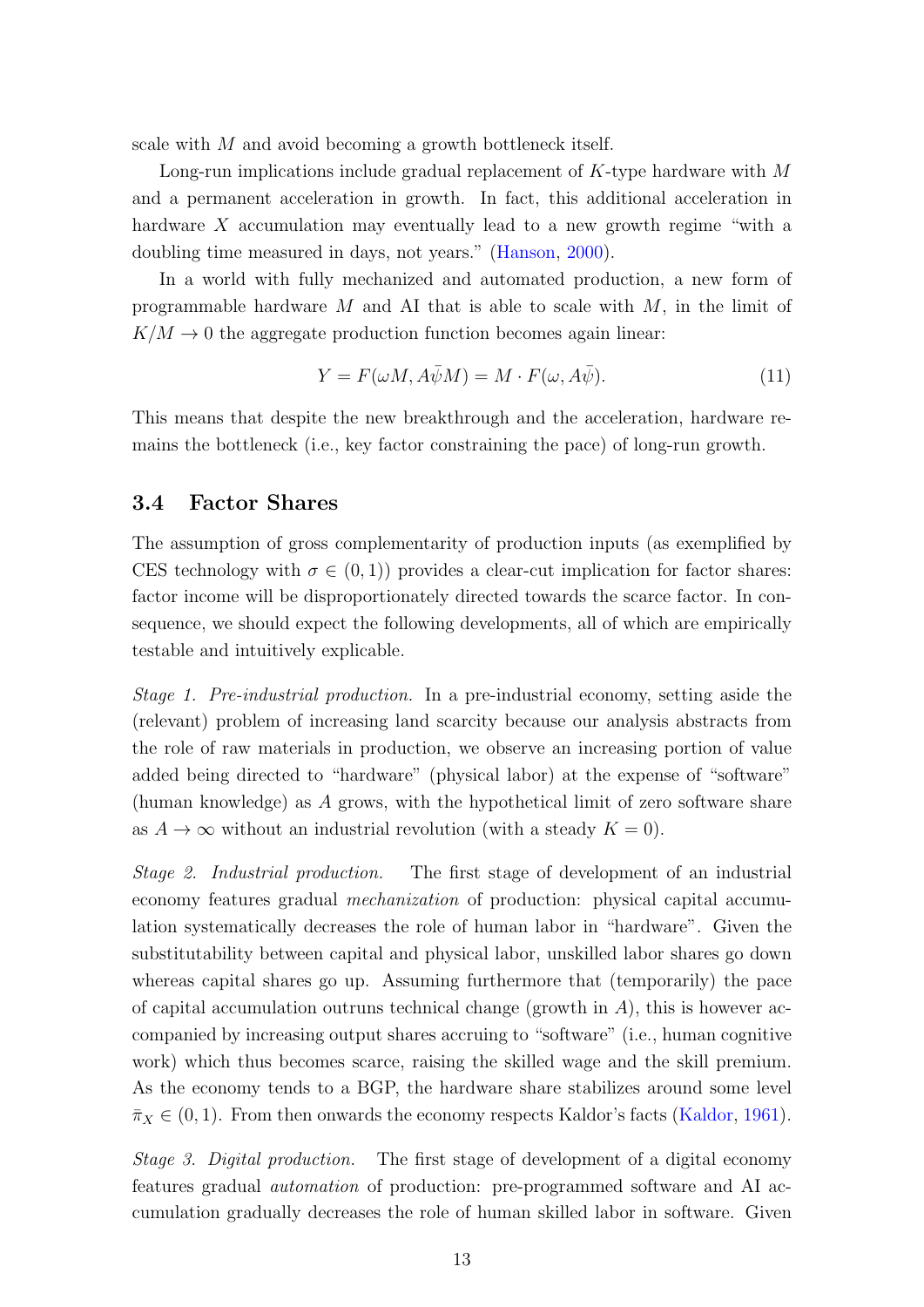the substitutability of these two factors, skilled labor shares go down whereas preprogrammed software and AI shares go up. This is where we are now.

Next, however, the model predicts that due to ongoing technological progress hardware gradually becomes the bottleneck of the economy. Then the overall software share begins to decline and, in the absence of a next technological revolution, the hardware share tends to a hypothetical limit of unity. Note that over the long run, factor remuneration goes increasingly to the owners of capital goods, in particular programmable hardware. In the limit, none of the remuneration goes to human workers because human skills by then have been fully automated.

Hypothetical stage 4. Post-digital production. Perhaps the functional distribution of income becomes less of an issue in a world where neither hardware nor software requires any human input, but nevertheless one may observe that the episode of "new mechanization" (replacement of K with M in hardware) would incur a dynamic that is partly similar to the one following the Industrial Revolution. Namely, accumulation of  $M$  systematically decreases the role of  $K$  in hardware, so that the share of K goes down whereas the share of M goes up. Next, if all software is able to scale with M then its share is bound to remain low. A different scenario would follow if software were not able to scale with  $M$  – then it would become scarce and its share of output would increase.

### 4 The R&D Equation

### 4.1 Setup

Technological change due to purposeful R&D activities is widely acknowledged as a key driver of long-run growth in output per worker in the industrial and early digital era. Due to the non-rivalrous character of technological ideas, they act a source of increasing returns to scale [\(Romer,](#page-28-6) [1986,](#page-28-6) [1990\)](#page-28-2), allowing output to grow even when the use of inputs is constant over time. The exact specification of the R&D process at the macroeconomic level is however subject to dispute. In particular, and perhaps somewhat surprisingly, the existing R&D-based growth literature almost unequivocally assumes that researchers' labor is the only input in the R&D process [\(Romer,](#page-28-2) [1990;](#page-28-2) [Jones,](#page-26-8) [1995,](#page-26-8) [1999;](#page-26-12) [Ha and Howitt,](#page-25-7) [2007\)](#page-25-7). Alternatively, a few studies embrace the "lab equipment" specification of the R&D process, conditioning R&D output on overall R&D spending [\(Rivera-Batiz and Romer,](#page-28-7) [1991;](#page-28-7) [Bloom, Jones, Van Reenen,](#page-24-9) [and Webb,](#page-24-9) [2017;](#page-24-9) [Kruse-Andersen,](#page-27-9) [2017\)](#page-27-9). In reality, however, productivity of the R&D sector depends not just on the labor of researchers but increasingly also on the services of  $R\&D$  capital. Modern R&D capital may range from modest offices at university campuses or computers at researchers' laps to such exquisite machinery as the Very Large Telescope (VLT) and the Large Hadron Collider (LHC).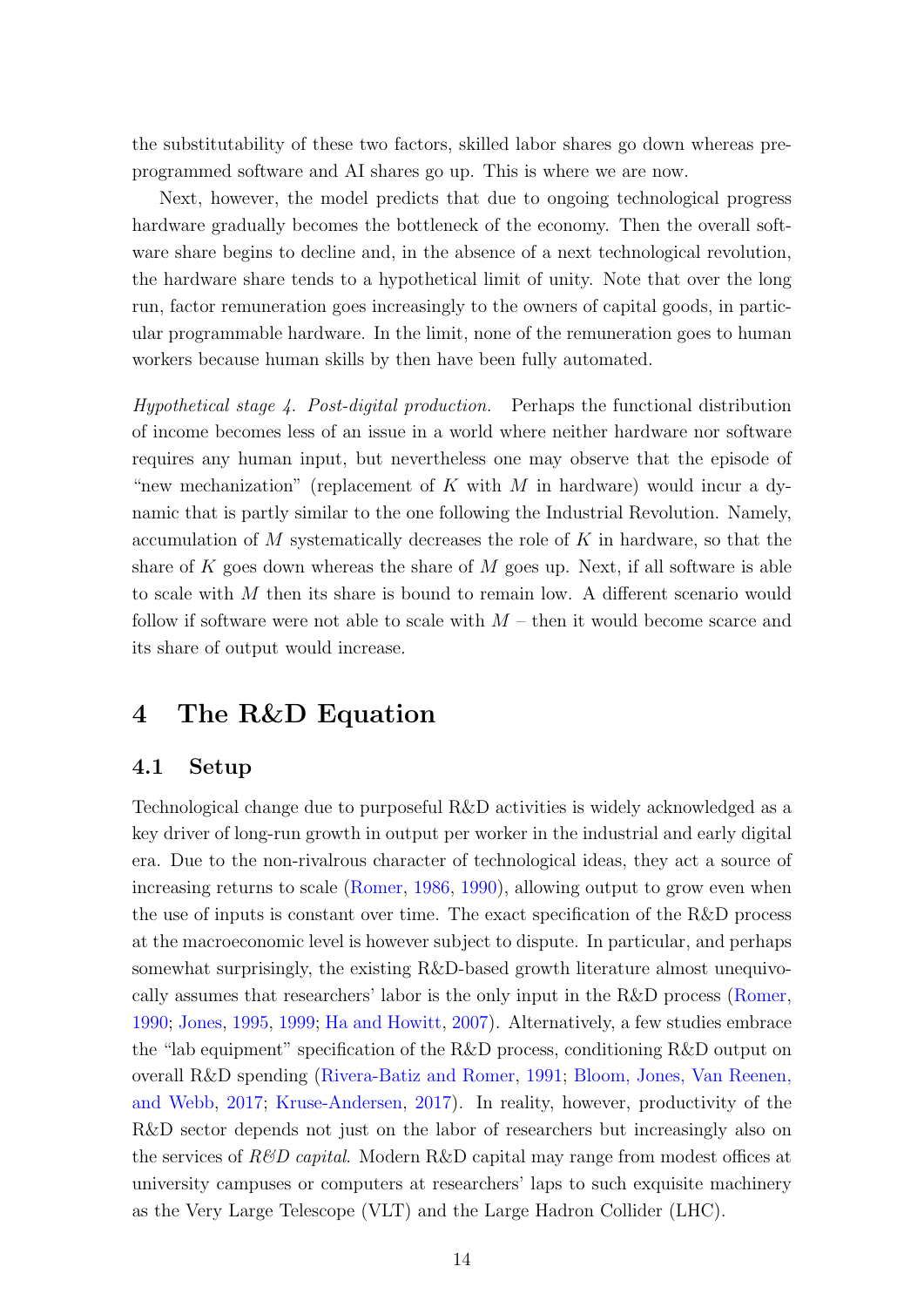Consistently with the hardware–software model, I postulate that R&D output is a function of two inputs to the R&D process: hardware X and software S. Hardware includes R&D capital alongside human physical labor. Software encompasses all the sophisticated and ingenuous ideas supplied by scientists and technical personnel, as well as – again – pre-programmed software and AI.

Intuitively, the difference between the production process and the R&D process is that the latter tends to involve relatively less physical action and more sophisticated instructions. R&D is also not bound by the thermodynamical requirement that an essential fraction of its output must be material; in fact probably almost all its output comes in the form of information. Yet, note, even pure thinking is in fact computational action carried out in the thinker's brain – so it needs some hardware, too; and the further we go from genuinely abstract, philosophical reflection towards more applied R&D, the more actual physical action is necessary (e.g., laboratory experiments, survey data collection, model building, prototype testing, etc.). In fact, the practicality and complexity of research equipment has undergone systematic, cumulative changes over the centuries. The difference in usefulness of Ptolemy's astrolabe, Galileo's telescope, and the modern Very Large Telescope (VLT) is breathtaking, and so is to think how early statisticians actually computed correlations and ran regressions without relying on computer hardware.

This framework implicitly assumes that there is no qualitative difference between human thought and computer software in digital-era R&D processes. In line with [Brynjolfsson and McAfee](#page-24-4) [\(2014\)](#page-24-4) I hypothesize that *ideation*, creativity and intuition represent sophisticated pattern recognition. Thus there is no theoretical argument precluding the possibility that R&D will also be subject to gradual automation in the digital era. For one thing, AI algorithms improve at a pace that is of the same order of magnitude as hardware accumulation (which is subject to Moore's law), [Grace](#page-25-12) [\(2013\)](#page-25-12). Furthermore, in the recent decade we have witnessed a surge in breakthrough results, ranging from autonomous vehicles and simultaneous language interpretation to self-taught superhuman performance at chess and Go, following from the same broad methodology of deep neural networks (deep learning), [Tegmark](#page-28-8) [\(2017\)](#page-28-8).

As of today, AI is already used in e.g., genome sequencing, not to mention web browser engines, which are of enormous help to modern researchers. In the future, the use of AI in R&D may revolutionize it by not just helping answer research questions, but also ask new ones. [Brynjolfsson and McAfee](#page-24-4) [\(2014\)](#page-24-4) predict that AI technologies will turn out decisive for growth dynamics in the near future by developing "gradually, then suddenly", fueled by their highly scalable character and – potentially – ability to self-improve. Indeed, right before our eyes AI algorithms are getting better and better at pattern recognition based on big data, classification, categorization of various sorts of content, and making adaptive decisions in noisy, variable environments – and they are already much faster than humans at all that.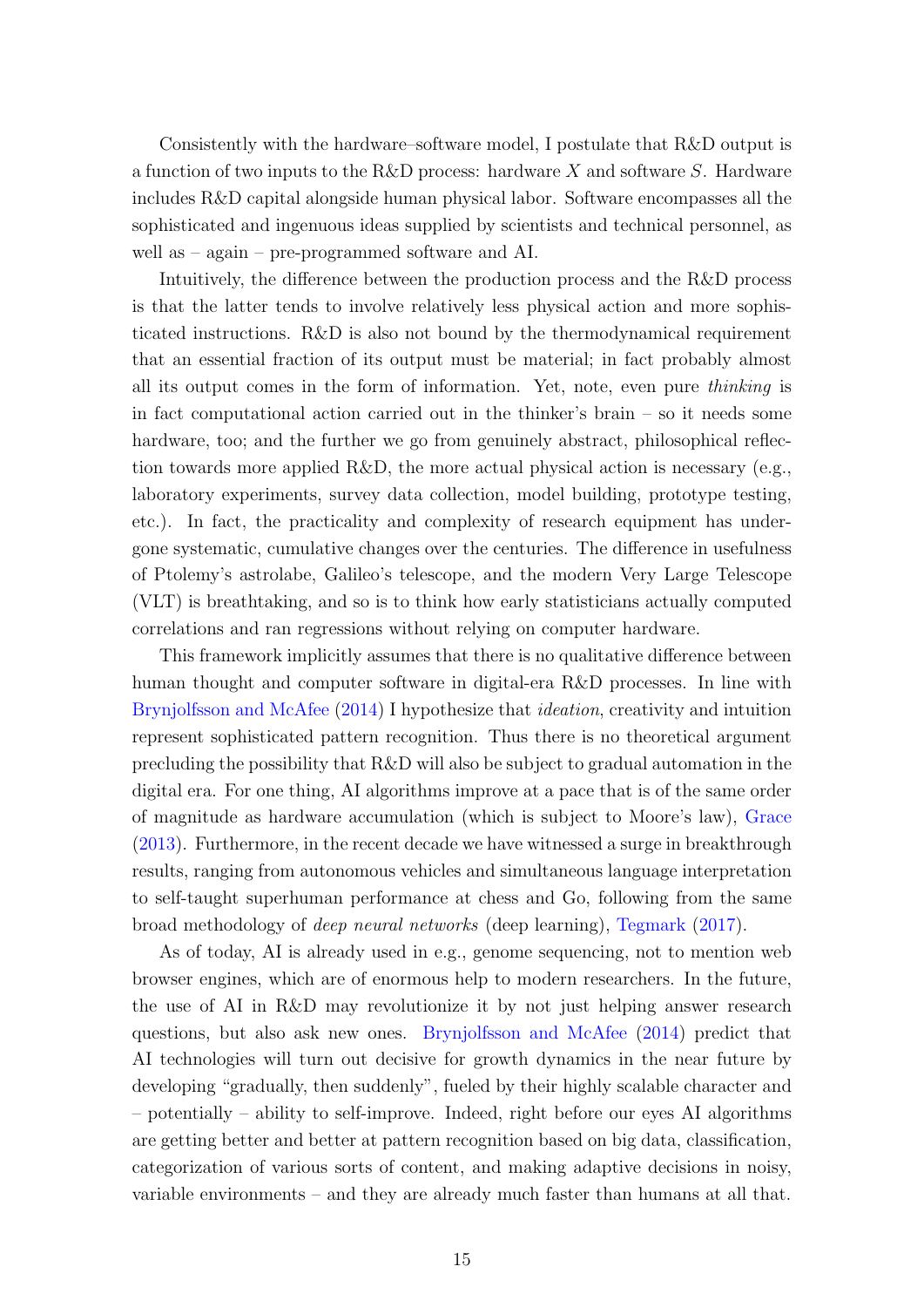In line with the above discussion, I postulate that the knowledge accumulation equation should also obey the general equation  $(2)$ :<sup>[16](#page-15-0)</sup>

<span id="page-15-1"></span>
$$
\dot{A} = \gamma \Phi(X, S) = \gamma \Phi(\zeta N + K, A(hN + \psi \chi K)), \qquad \gamma > 0.
$$
 (12)

It is assumed that  $\Phi$  is increasing and concave in both factors, X and S. The function  $\Phi$  should be understood as an idea production function which is active within a certain technological paradigm. Observable technological progress then comes from incremental innovations which, in turn, rely on radical innovations for new research avenues to be opened [\(Kondratieff,](#page-27-11) [1935;](#page-27-11) [Olsson,](#page-28-9) [2000,](#page-28-9) [2005;](#page-28-10) [Growiec and](#page-25-13) [Schumacher,](#page-25-13) [2013\)](#page-25-13). Even if there are "fishing out effects" within each technological paradigm (decreasing returns to scale in  $\Phi$ ), opening new paradigms may rejuvenate technological opportunity, allowing the parameter  $\gamma$  to go up.

#### 4.2 R&D Across Stages of Economic Development

Let me now discuss how the overarching hardware–software framework specializes to deal with the realities of consecutive eras of economic development.

Stage 1. Pre-industrial R&D. In a pre-industrial economy, R&D was carried out by individual scholars (and possibly small research teams of their disciples). R&D output was generated essentially from their thought and simple experiments, with little or no aid of R&D capital. Setting  $K = 0$  in [\(12\)](#page-15-1) yields:

$$
\dot{A} = \gamma \Phi(X, S) = \gamma \Phi(\zeta N, AhN). \tag{13}
$$

Hence, under gross complementarity of hardware and software and assuming constancy of  $\gamma$ , the pool of technological opportunity was gradually depleted and "ideas" were getting harder to find" [\(Olsson,](#page-28-10) [2005;](#page-28-10) [Bloom, Jones, Van Reenen, and Webb,](#page-24-9) [2017\)](#page-24-9). The model implies that in the absence of R&D capital, the knowledge increment A tends to a positive constant and the rate of technological progress  $A/A$  – to zero.

Stage 2. R&D of the industrial era. In an industrial economy, R&D output was produced increasingly in laboratories, specialized research units, and corporate R&D divisions. More and more specialized machines were employed in order to advance the state of knowledge. All physical actions were, however, dependent on the instructions provided by skilled scientists and their personnel: there was no

<span id="page-15-0"></span><sup>&</sup>lt;sup>16</sup>In order to better describe the early millennia of human history, equation [\(12\)](#page-15-1) could be augmented with knowledge depreciation. As the focus here is on the more recent centuries, after the development of writing and the printing press, which made depreciation of aggregate human knowledge negligible, I set this complication aside.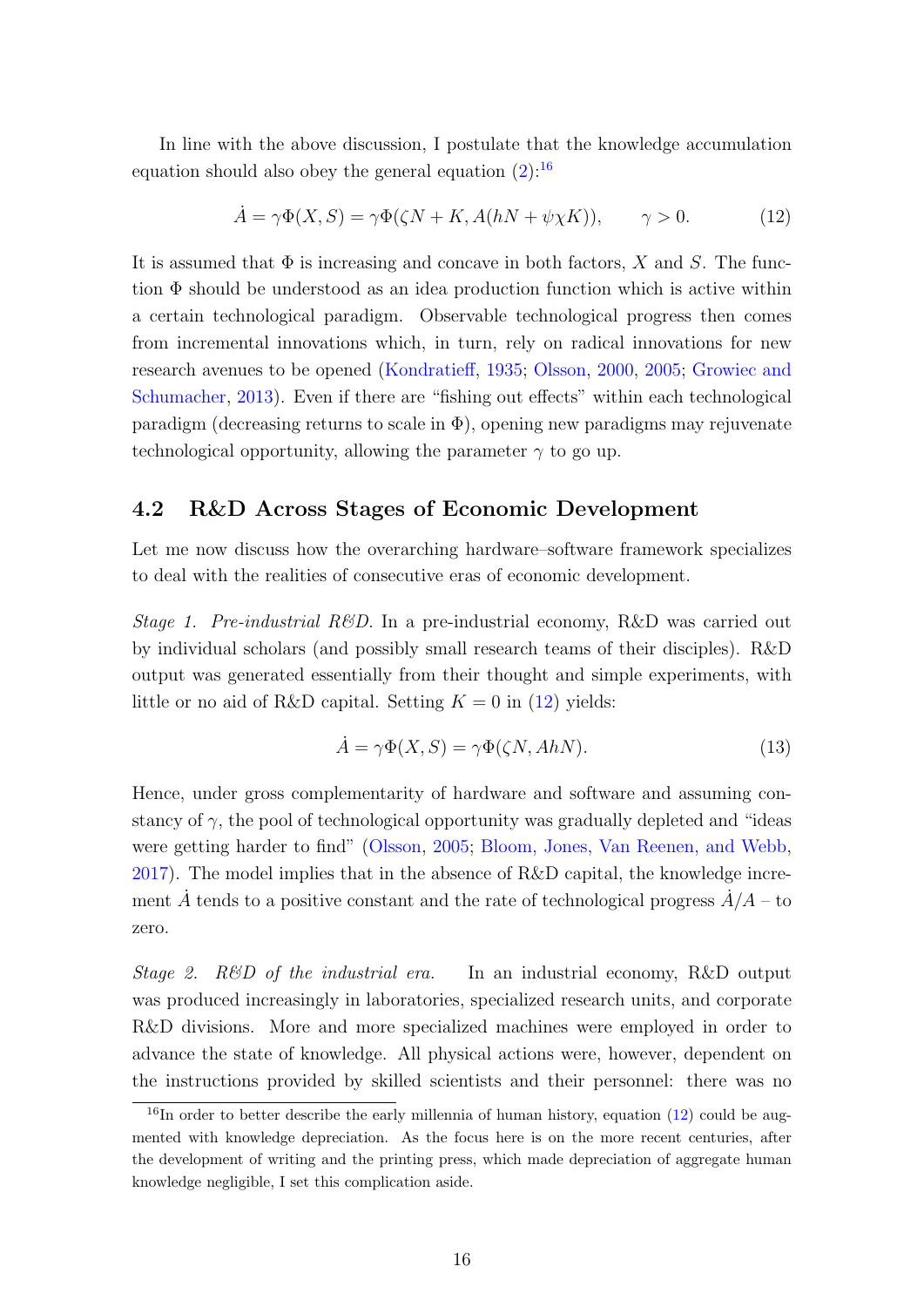programmable hardware and no pre-programmed software yet. Transforming [\(12\)](#page-15-1), the following form is obtained:

$$
\dot{A} = \gamma \Phi(X, S) = \gamma \Phi(\zeta N + K, AhN). \tag{14}
$$

In the limit of full mechanization and skill satiation,  $K \to \infty$  and  $h \to \bar{h}$ , the model implies that  $\dot{A} = \gamma \Phi(K, \bar{h}AN)$ , where  $\bar{h}$  is the upper limit of human capital (skill) accumulation. Thus again "ideas are getting harder to find"  $(A/A)$  decreases with A).

Yet, if Φ exhibits constant returns to scale then thanks to R&D capital accumulation the economy tends to an asymptotic BGP where  $K$  and  $A$  grow at the same rate:

$$
g_A = \frac{\dot{A}}{A} = \gamma \Phi \left( \frac{K}{A}, hN \right). \tag{15}
$$

Hence, in the counterfactual scenario of balanced growth without a Digital Revolution, increases in average skills h and R&D employment N tend to increase the pace of technological progress only up to a point, after which it is pinned by the scarce factor,  $K/A$ . R&D is the key source of growth and accumulation of R&D capital is the underlying mechanism that allows to sustain it.

Stage 3. R&D in the digital era. In the early days of the digital era, such as the contemporary times as of 2019, human research skills are increasingly augmented with sophisticated R&D hardware. Moreover, some of the more tedious research tasks already are gradually automated. This process may accelerate fast in the future after AI algorithms become sufficiently advanced to contribute in such nonstructured, complex environments as cutting-edge R&D.

In the digital era, equation [\(12\)](#page-15-1) holds in its general form. The limit of full automation implies:

$$
\dot{A} = \gamma \Phi(K, A\bar{\psi}\bar{\chi}K). \tag{16}
$$

If  $\Phi$  exhibits constant returns to scale then again the economy tends to an asymptotic BGP where  $K$  and  $A$  grow at the same rate:

$$
g_A = \frac{\dot{A}}{A} = \gamma \Phi \left( \frac{K}{A}, \psi \chi K \right). \tag{17}
$$

Hence, increases in AI skills  $\psi$  and the accumulation of programmable hardware  $\chi K$ tend to increase the pace of technological progress but only up to a point, after which it is pinned by the scarce factor,  $K/A$ . The hardware–software model implies that it is the accumulation of programmable hardware that would eventually become the unique source of long-run growth of a digital economy. In a world where software is able to scale with hardware, technological progress ceases to be the key contributor to growth – which it remains only as long as the overall supply of software is pinned to the size of the human population.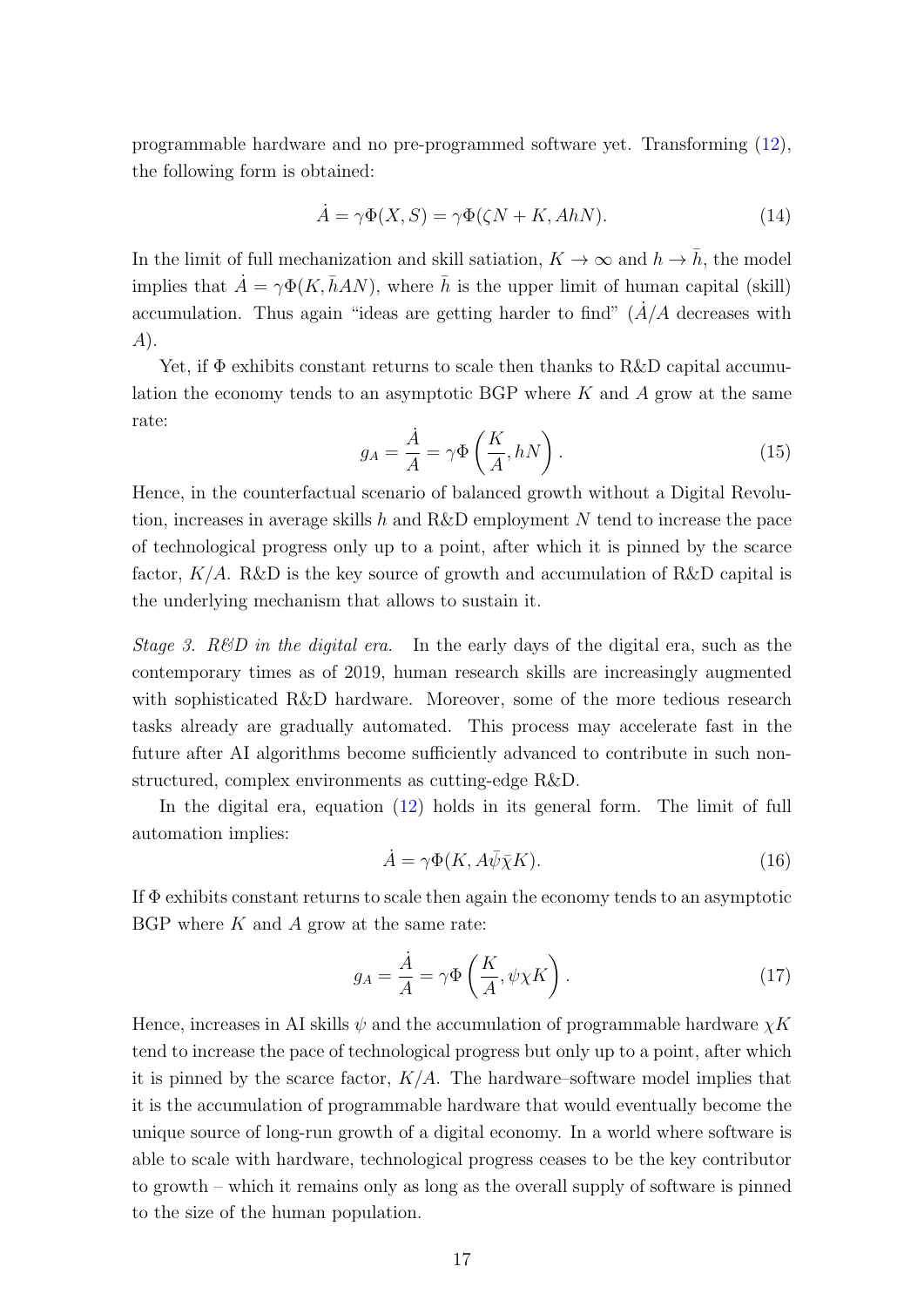## 5 The Role of Automation for Aggregate Production, R&D and Growth: A CES Example

Let me now provide a more detailed treatment of the impact of automation (and particularly AI-driven automation) on production and R&D under the proposed framework. To this end, I will specifically assume that both production functions, F and Φ, take the normalized CES form [\(Klump, McAdam, and Willman,](#page-27-5) [2012\)](#page-27-5), whereas capital accumulation follows the standard equation of motion due to [Solow](#page-28-3) [\(1956\)](#page-28-3). What follows is a two-sector growth model with two interlinked growth engines, factor accumulation and R&D. Neither of them is able to drive long-run growth alone: capital accumulation is not sufficient because of decreasing returns under a fixed level of technology; and R&D is not sufficient because its operations require the deployment of R&D capital (unlike endogenous growth models  $\lambda$  la [Romer](#page-28-2) [\(1990\)](#page-28-2) or [Jones](#page-26-8) [\(1995\)](#page-26-8) where human cognitive work was the only essential factor in R&D).

The model consists of the following equations:

<span id="page-17-0"></span>
$$
X = \zeta N + K,\tag{18}
$$

$$
S = A(hN + \psi \chi K), \tag{19}
$$

$$
Y = Y_0 \left( \pi_0 \left( \frac{u_X X}{u_{X0} X_0} \right)^{\xi} + (1 - \pi_0) \left( \frac{u_S S}{u_{S0} S_0} \right)^{\xi} \right)^{\frac{1}{\xi}},
$$
\n(20)

$$
\dot{A} = \dot{A}_0 \left( \gamma_0 \left( \frac{(1 - u_X)X}{(1 - u_{X0})X_0} \right)^{\mu} + (1 - \gamma_0) \left( \frac{(1 - u_S)S}{(1 - u_{S0})S_0} \right)^{\mu} \right)^{\frac{1}{\mu}}, \quad (21)
$$

$$
\dot{K} = sY - \delta K, \tag{22}
$$

where  $s \in [0, 1]$  is the savings rate,  $u_X, u_S \in [0, 1]$  are the shares of hardware and software, respectively, allocated to the production sector, and  $(1 - u_X)$ ,  $(1 - u_S)$  are the respective shares allocated to R&D. The parameter  $\xi < 0$  captures the degree of substitutability between hardware and software in production, and  $\mu < 0$  – in R&D. The parameters with subscript 0 are normalization constants.

This framework allows me to provide a comparison of two polar scenarios: (i) without any digital revolution  $(\chi = 0)$ , and (ii) with a digital revolution, eventually leading to full automation. In both scenarios I will assume a constant population size, a prediction that appears realistic over the long run: population projections indeed suggest that global population will plateau within the next century.

Industrial-era economy without automation. In an economy without programmable hardware and pre-programmed software, as the stock of capital tends to infinity and as  $h \to \bar{h}$  (growth in the average level of education flattens out), one may approximate  $X \approx K$  and  $S \approx A\bar{h}N$ . Inserting these approximations into the system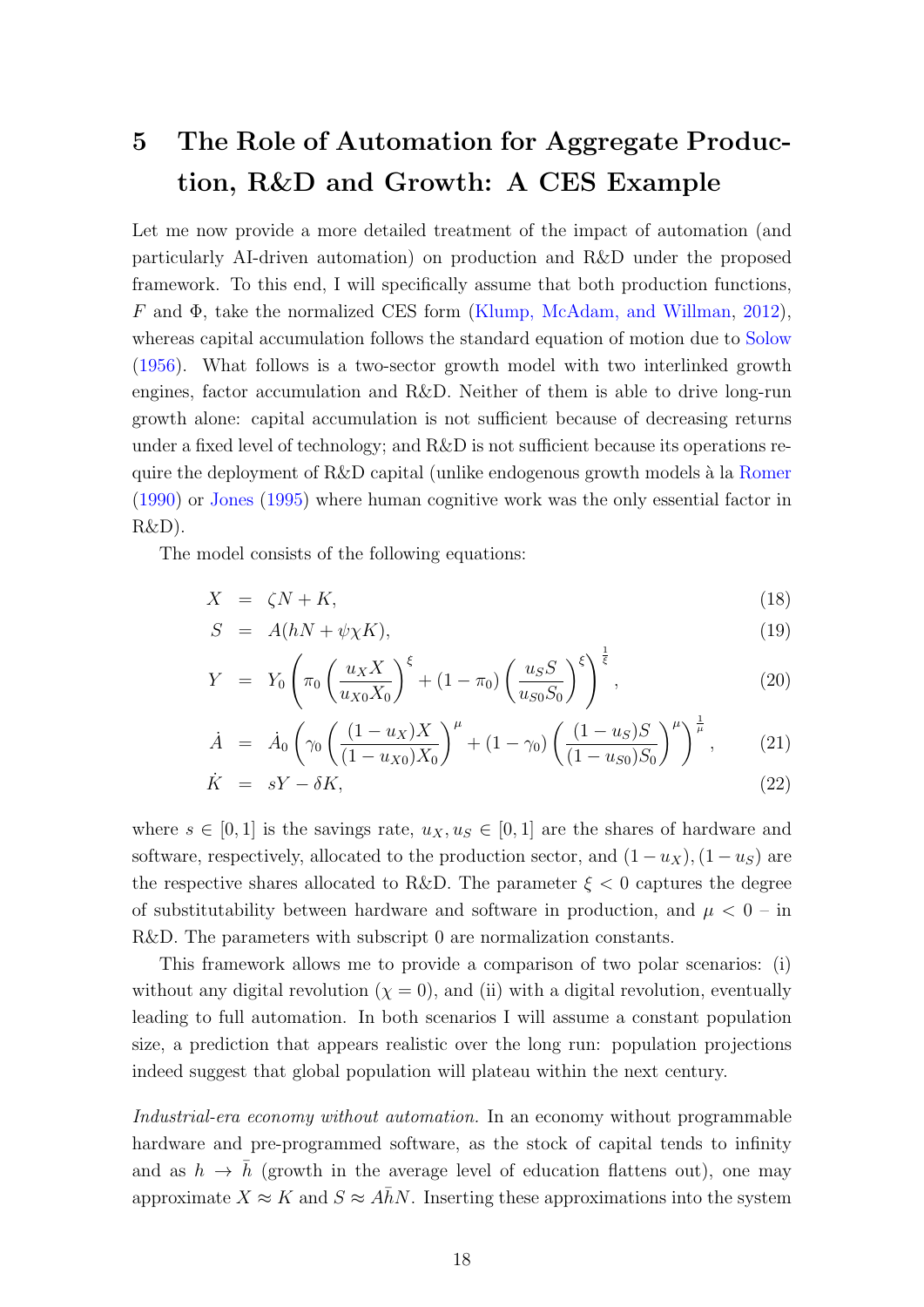$(18)$ – $(22)$  and setting a constant population size  $N = N_0$  yields the following system of equations describing the balanced growth path of the economy:

$$
\frac{Y}{A} = \frac{Y_0}{A_0} \left( \pi_0 \left( \frac{u_X}{u_{X0}} \frac{K}{A} \frac{A_0}{K_0} \right)^{\xi} + (1 - \pi_0) \left( \frac{u_S}{u_{S0}} \frac{\bar{h}}{h_0} \right)^{\xi} \right)^{\frac{1}{\xi}},
$$
\n(23)

$$
g = g_0 \left( \gamma_0 \left( \frac{(1 - u_X) K A_0}{(1 - u_{X0}) K R_0} \right)^{\mu} + (1 - \gamma_0) \left( \frac{(1 - u_S) \bar{h}}{(1 - u_{S0}) h_0} \right)^{\mu} \right)^{\frac{1}{\mu}}, \quad (24)
$$

$$
g = s\frac{Y}{K} - \delta,\tag{25}
$$

$$
\frac{Y}{A} = \frac{Y}{K} \frac{K}{A}.\tag{26}
$$

This is a four-equation system in four stationary variables: the growth rate g and the three ratios,  $Y/A$ ,  $Y/K$  and  $K/A$ . Additional calculus uncovers that the longrun economic growth rate g depends on the key endogenous variables of the model, s,  $u<sub>X</sub>$  and  $u<sub>S</sub>$ . The dependence of g on s is unambiguously positive, whereas growth effects of the latter two variables are ambiguous.

Along the balanced growth path of the industrial economy without automation, the economy respects [Kaldor](#page-26-9) [\(1961\)](#page-26-9) facts: the "great ratios"  $(K/Y, C/Y)$  and factor shares are constant.

Digital-era economy with full automation. As the stock of capital tends to infinity, and  $\chi \to \bar{\chi}, \psi \to \bar{\psi}$ , one may approximate  $X \approx K$  and  $S \approx A\bar{\psi}\bar{\chi}K$ , underscoring that in the limit of full automation, production and R&D get totally decoupled from the employed human population.<sup>[17](#page-18-0)</sup> Inserting these approximations into the system [\(18\)](#page-17-0)–[\(22\)](#page-17-0) and letting  $A \rightarrow \infty$  yields the following asymptotic balanced growth path of this economy:

$$
g = \frac{\dot{Y}}{Y} = \frac{\dot{K}}{K} = \frac{\dot{A}}{A} = s\pi_0^{\frac{1}{\xi}} \left(\frac{u_X}{u_{X0}} \frac{Y_0}{K_0}\right) - \delta,\tag{27}
$$

$$
\frac{Y}{K} = \pi_0^{\frac{1}{\xi}} \frac{u_X}{u_{X0}} \frac{Y_0}{K_0},\tag{28}
$$

$$
\frac{K}{A} = \gamma_0^{-\frac{1}{\mu}} \left( \frac{1 - u_{X0}}{1 - u_X} \right) \frac{g}{g_0}.
$$
\n(29)

Hence, this scenario leads to an AK-type model of fully endogenous growth [\(Jones and Manuelli,](#page-26-7) [1990;](#page-26-7) [Barro and Sala-i-Martin,](#page-24-12) [2003\)](#page-24-12). The accumulation of programmable hardware becomes the unique engine of growth because it does double duty once software is able to scale up to hardware,  $S \propto K$ . The endogenous variables positively affecting the long-run growth rate are  $(i)$  the savings rate s, and  $(ii)$  the share of hardware in production  $u<sub>X</sub>$ . The allocation of software  $u<sub>S</sub>$  becomes irrelevant in the limit because if software is able to scale with hardware, it is ultimately only

<span id="page-18-0"></span><sup>&</sup>lt;sup>17</sup>Putting it more harshly, under full mechanization and automation humans become useless, irrelevant for the economy [\(Harari,](#page-25-14) [2017\)](#page-25-14).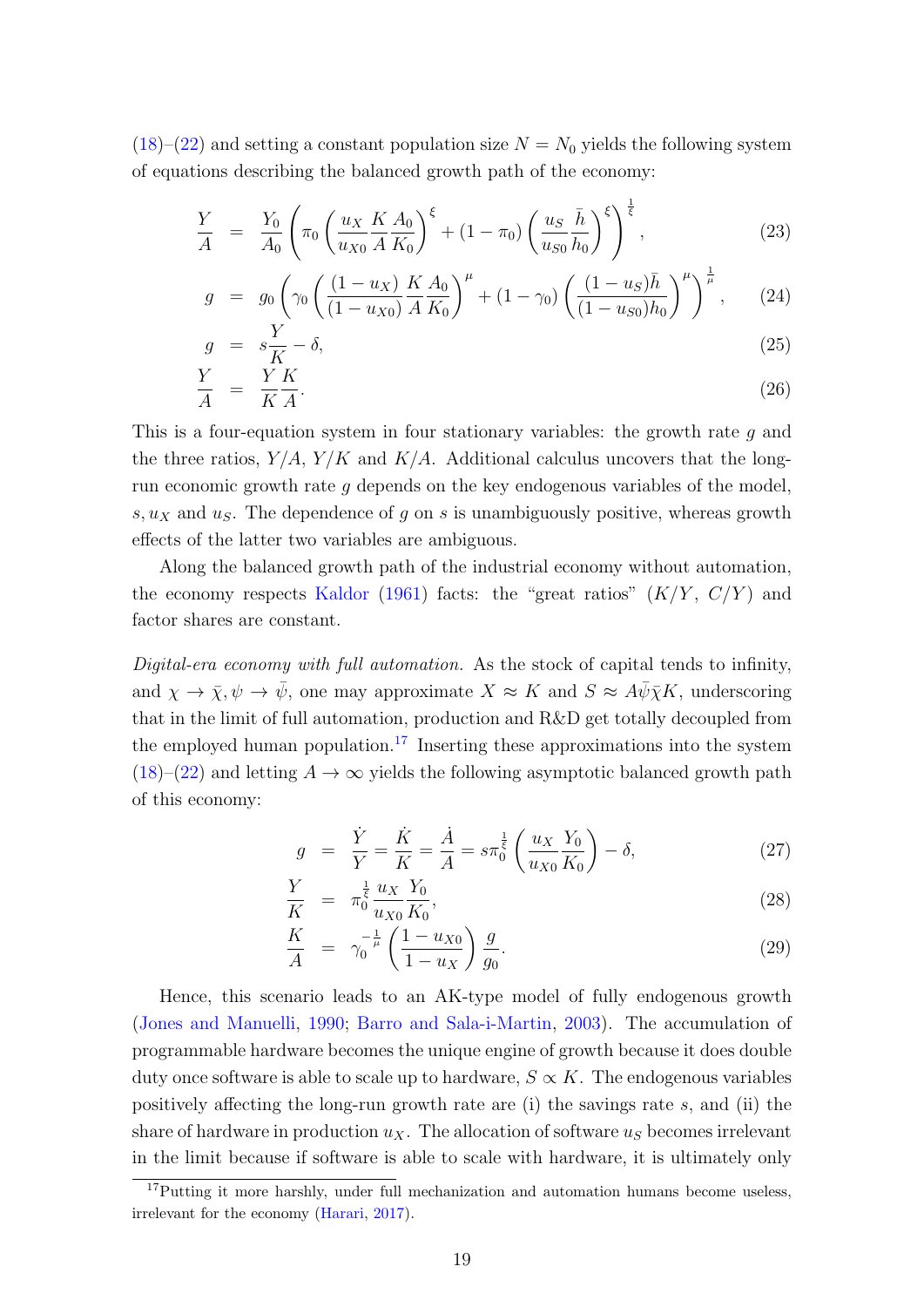the hardware that constitutes the crucial growth bottleneck. For the same reason, in the limit it does not pay to allocate any more hardware to R&D: the impact of R&D on growth eventually vanishes.

Along the asymptotic balanced growth path of the digital economy with full automation, the economy respects the [Kaldor](#page-26-9) [\(1961\)](#page-26-9) fact of constancy of the "great ratios"  $(K/Y, C/Y)$ , but the software share falls to zero.

### 6 Discussion

### 6.1 Key Concepts and Misconceptions of the Digital Era

In the current paper I have carried out some baseline conceptual work, needed by economic growth theory in order to achieve progress in modelling the realities of the digital era. The key contribution of the proposed hardware–software model lies with the formalization of production processes across all eras of economic development, with specific focus on capturing the effects of the Digital Revolution. In particular, it provides a conceptually consistent approach to delineating such key concepts – that are sometimes confused in the literature – as mechanization, automation, ICT, hardware, software, and AI (as well as: robots and robotization).

Viewed through the lens of the hardware–software model:

- *Mechanization* of production consists in replacing human (and animal) physical labor with machines  $(K$  in place of  $L$ ). Large-scale mechanization is observed since the Industrial Revolution. It applies to the mode of action but not the instructions, which have been historically provided by humans, according to their expertise and judgment.
- Automation of production consists in replacing humans with pre-programmed software in providing instructions to machines ( $\Psi$  in place of H). Automation pertains to cases where a task, previously involving human decisions, is carried out entirely by machines without any human intervention. Automation is observed since information technologies came into use as general purpose technologies [\(Bresnahan and Trajtenberg,](#page-24-3) [1995\)](#page-24-3). Routine tasks (both physical and cognitive) are typically the first to be automated [\(Autor and Dorn,](#page-23-3) [2013\)](#page-23-3).

Historically mechanization preceded automation. Therefore the automation processes of the digital era tend to affect tasks where no human labor is needed anymore. This ordering is however not obligatory. A fun example of automation without mechanization is when you walk around town blindly following the instructions of your GPS.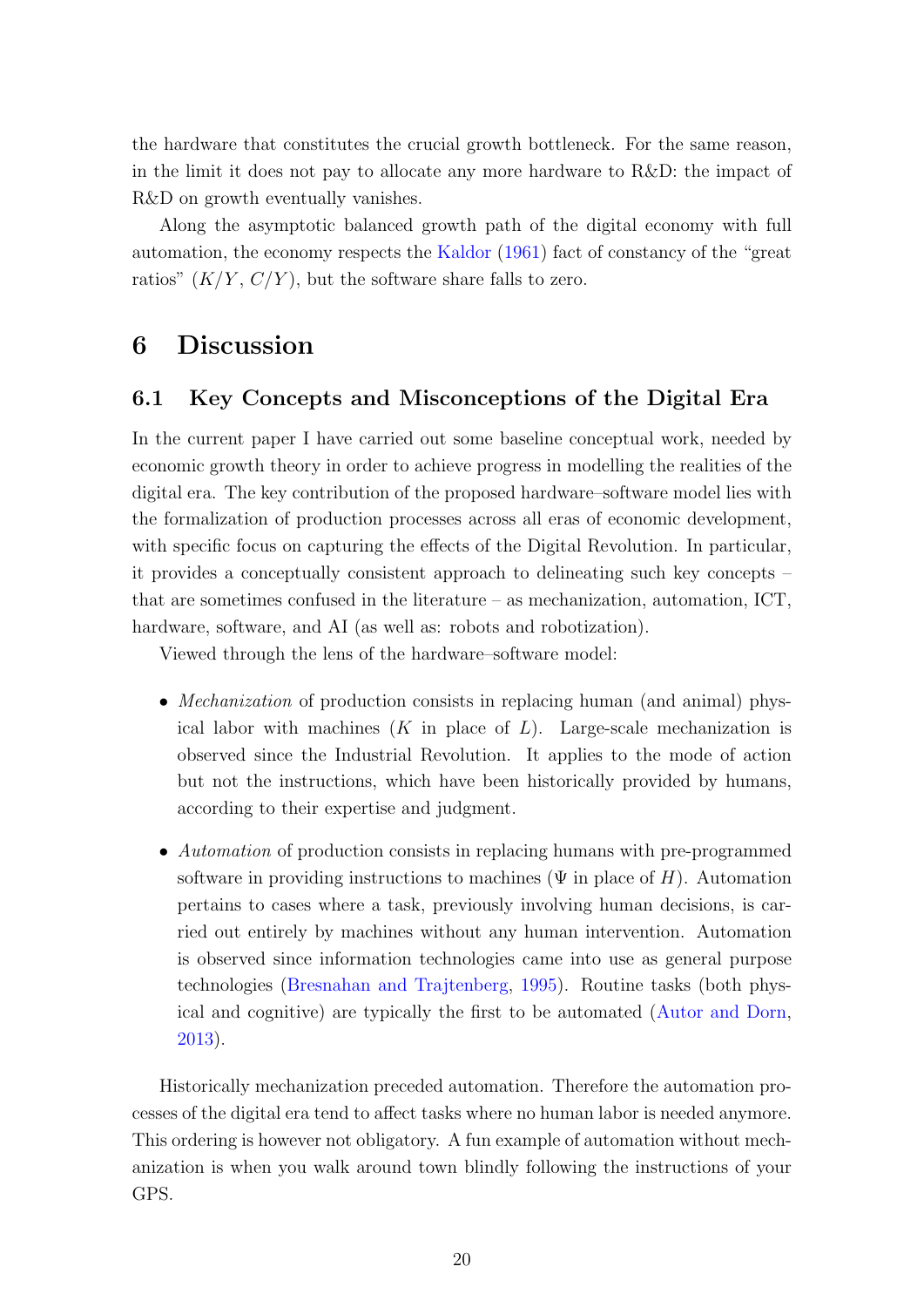- Information and communication technology (ICT) is a concept that is orthogonal to the hardware–software dichotomy because ICTs include both programmable hardware  $\chi$  and pre-programmed software  $\Psi$ . They constitute a breakthrough compared to non-programmable machines because they allow to replace humans in providing instructions. Code, once programmed, can be run multiple times, also concurrently on many machines, without the need of any human intervention. Hence ICTs were necessary for initiating automation.
- Artificial intelligence (AI) is a special type of pre-programmed software that has the ability to learn from data. In contrast to "traditional" software which consists of a deterministic, fixed set of instructions (e.g., if–then loops), artificial intelligence embraces uncertainty and can improve its performance based on experience and new information. This happens even under a static architecture of the  $AI -$  though it is conceivable that  $AI$  may modify its own architecture while heading towards self-improvement. Machine learning bears similarity to human learning, but its advantage is that many networked pieces of equipment can pool their data, whereas humans cannot. The development of AI opens new opportunities for speeding up automation because AI allows to substitute humans in non-routine tasks as well [\(Brynjolfsson, Rock, and](#page-24-5) [Syverson,](#page-24-5) [2017\)](#page-24-5). According to [Agrawal, Gans, and Goldfarb](#page-23-11) [\(2017\)](#page-23-11), while computers drastically lowered the costs of computing (arithmetic), AI drastically lowers the costs of prediction.

In light of the above discussion, it is a misconception to identify computers and robots with their hardware [\(Benzell, Kotlikoff, LaGarda, and Sachs,](#page-24-0) [2015;](#page-24-0) [Berg,](#page-24-1) [Buffie, and Zanna,](#page-24-1) [2018\)](#page-24-1). Computers, robots, smartphones and other ICTs consist both of their hardware and software. Their hardware can be productive and useful only when provided with appropriate instructions, either from human operators or pre-programmed software.

Another frequent misconception is to automatically associate AI with robots. AI is software that can learn from data. This software may indeed provide instructions to robots, but also to conventional computers, smartphones and other devices which embody digital chips.

It is also rather problematic to identify AI development with automation [\(Aghion,](#page-23-7) [Jones, and Jones,](#page-23-7) [2017\)](#page-23-7), because automation may proceed also without AI, as it has been the case for decades e.g. in the auto industry, and  $AI -$  especially at initial stages of development – may be complementary to some human skills such as judgment [\(Agrawal, Gans, and Goldfarb,](#page-23-11) [2017\)](#page-23-11).

Automation also should not be conflated with mechanization. This is done, for example, in the famous question "will humans go the way of horses?" [\(Brynjolfsson](#page-24-4) [and McAfee,](#page-24-4) [2014\)](#page-24-4). The answer is: as far as human physical labor is concerned,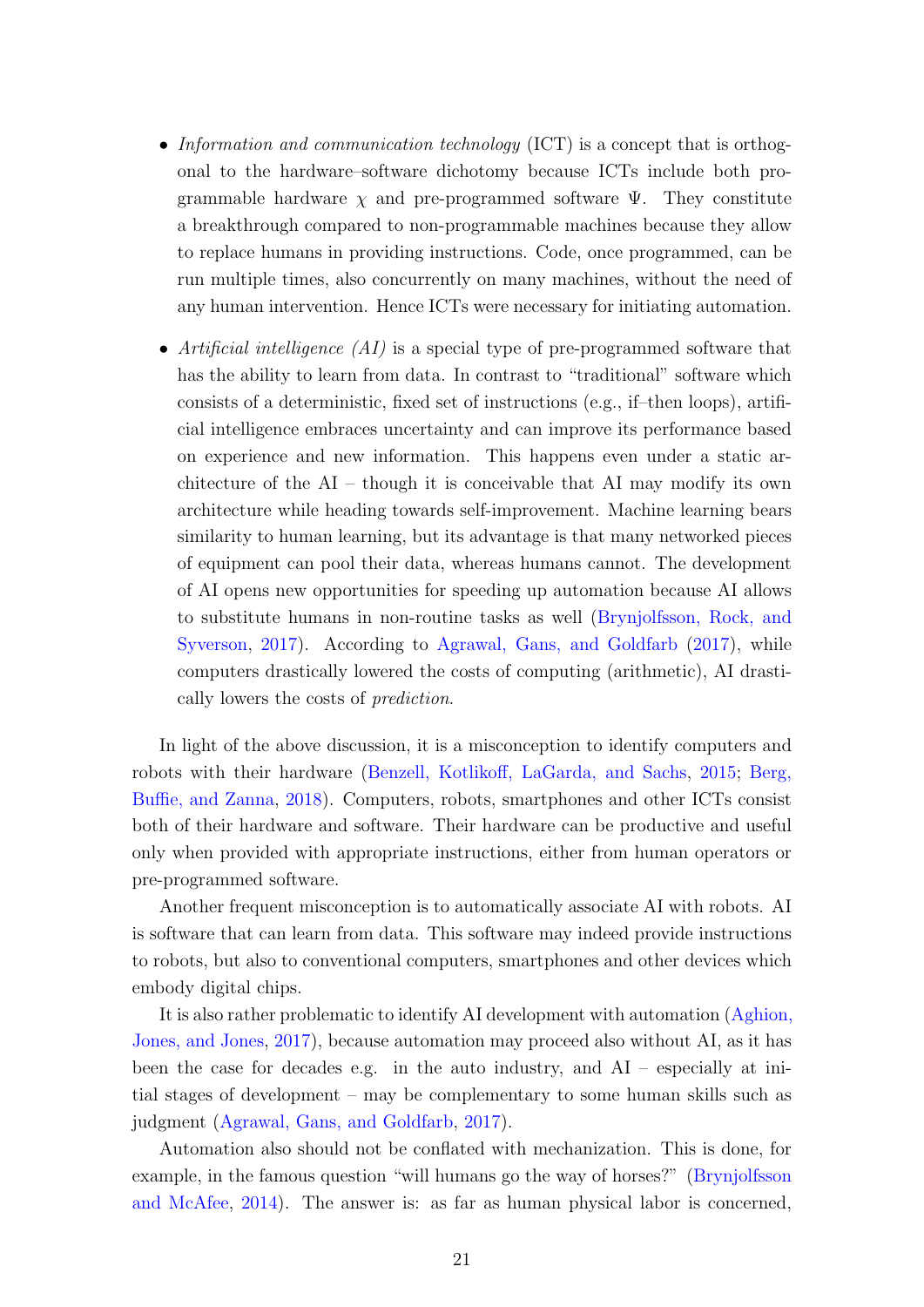humans have long went the way of horses; for cognitive tasks (for which horses are of no use) this has not been the case, at least not yet. By the same token, it is false comfort to say that the history of the Industrial Revolution teaches us that when jobs are destroyed, new ones are bound to emerge. It only teaches us that when physical labor is mechanized, additional workers will be demanded in cognitive occupations; it tells us nothing about cognitive occupations being automated.

### 6.2 AI and the Future of Production and R&D

The role of AI in future production and R&D processes depends critically on the value of  $\bar{\psi}$  relative to  $\bar{\eta}h$ , i.e., the upper limit of AI skills relative to human skills. Full automation will be possible only if AI would achieve superhuman performance across a broad array of tasks and gain sufficient adaptability and versatility to be able to endogenously expand the breadth of its expertise. Otherwise, there will be a point at which automation must stop.

This caveat, in turn, depends on the answers to two following questions. First, is ideation a sophisticated incarnation of pattern recognition or a qualitatively different feature? Can AI be creative, imaginative and insightful in the way humans can be? Preliminary evidence suggests that even some of the contemporary AI algorithms can indeed be perceived as creative, e.g., in devising innovative strategies in chess and Go (DeepMind's AlphaZero, [Silver, Hubert, Schrittwieser, et al.,](#page-28-11) [2018\)](#page-28-11), drawing artistic pictures [\(Schmidhuber,](#page-28-12) [2009a\)](#page-28-12), or composing music (Amper Music, IBM's Watson Beat, Google's Magenta, AIVA). Arguments have also been formulated that the lines between creativity, insight and complexity are rather arbitrary, further favoring the case of a high  $\psi$  [\(Dennett,](#page-24-10) [2017;](#page-24-10) [Tegmark,](#page-28-8) [2017\)](#page-28-8).

Second, how high are the returns to cognitive reinvestment in machine intelligence? [\(Yudkowsky,](#page-29-1) [2013\)](#page-29-1). How efficient will the future AI be in re-designing itself and its environment in order to improve its cognitive capacity? Humans are in this regard limited by our inability to rewire our brains, and so we circumvent this limitation by increasingly relying on external memory, data collection equipment, and computational power. We also increasingly pool our resources by working in ever larger research teams whose members have increasingly specialized sets of skills. As our knowledge set is growing but our brains are not, interdisciplinary "Renaissance Men" are long gone [\(Jones,](#page-26-13) [2009\)](#page-26-13). Unfortunately, speed and accuracy of our interpersonal communication are far from perfect, and thus we may be missing plenty of interdisciplinary insights. AI algorithms running on fast computers, in contrast, communicate extremely fast and without error. They also by far surpass us in terms of speed and serial depth of computation [\(Hanson and Yudkowsky,](#page-25-10) [2013\)](#page-25-10). In contrast to humans, machine intelligence is also (so far, theoretically) able to recursively rewrite its code provided that it is able to prove that the rewrite is beneficial [\(Schmidhuber,](#page-28-13) [2009b\)](#page-28-13). All this points to a rather high  $\psi$  and motivates the baseline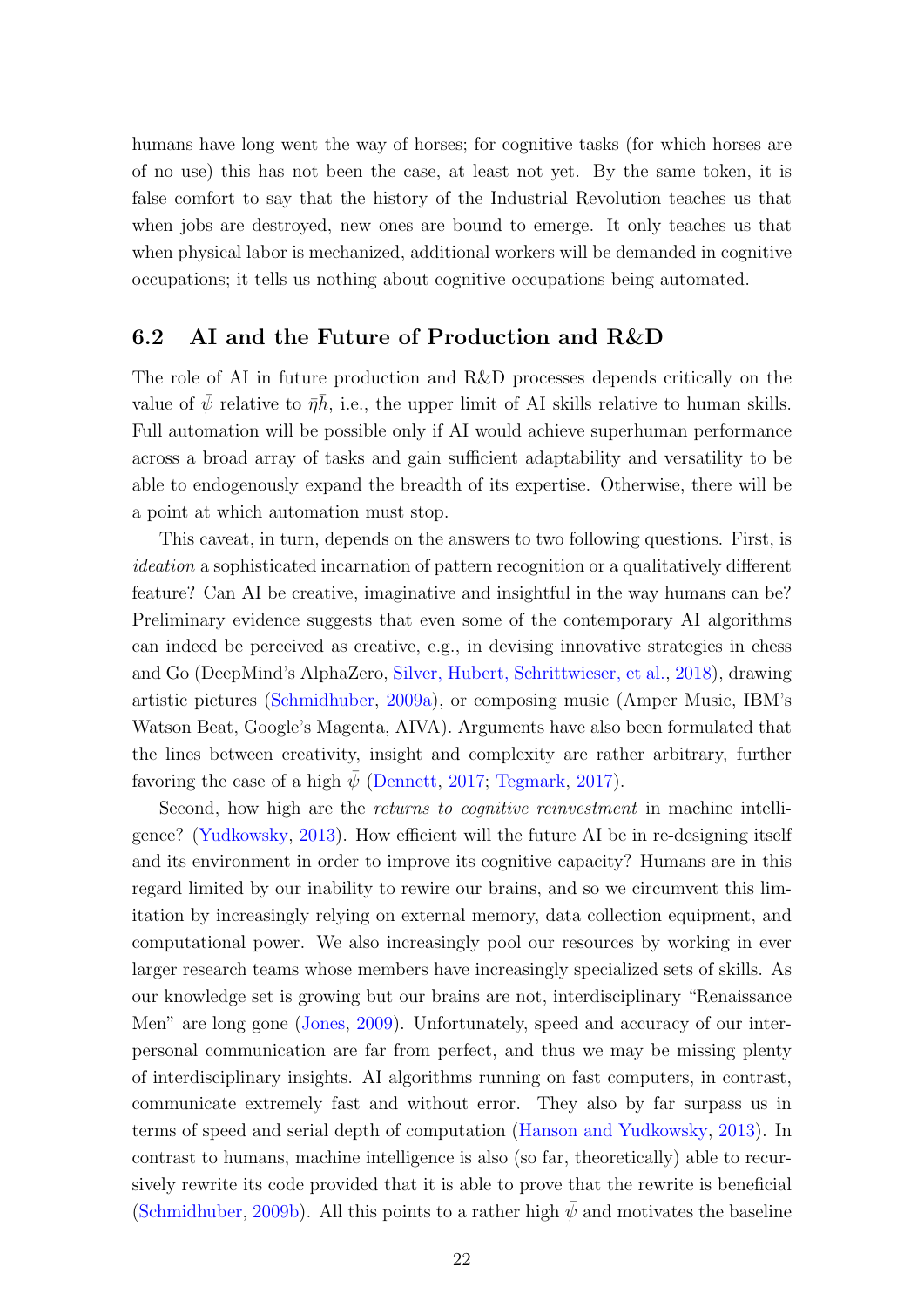parametrization used in the current paper. Nevertheless, thus far AI is markedly lagging behind the human brain in terms of versatility and adaptivity. If this is resolved, we may observe a rapid buildup of AI skills, and even an uncontrolled intelligence explosion [\(Hanson and Yudkowsky,](#page-25-10) [2013;](#page-25-10) [Bostrom,](#page-24-13) [2014\)](#page-24-13). If not, then perhaps  $\bar{\psi}$  is low and full automation is not possible.

### 6.3 Singularity?

The notion of an uncontrolled intelligence explosion naturally leads to the question whether we are approaching a technological *singularity* [\(Kurzweil,](#page-27-12) [2005;](#page-27-12) [Nordhaus,](#page-28-0) [2017;](#page-28-0) [Aghion, Jones, and Jones,](#page-23-7) [2017\)](#page-23-7). The answer depends on the precise definition of singularity, though. On the one hand, the hardware–software model embraces the possibility of a singularity in the sense of an "AI takeover", when human cognitive work is no longer required for production. At that moment, AI becomes better than humans in *everything*, including inventing new tasks [\(Acemoglu and Restrepo,](#page-23-0) [2018\)](#page-23-0) and building AI. With a sufficiently high degree of substitutability between human cognitive work and pre-programmed software, this may well appear in finite time.[18](#page-22-0) On the other hand, however, the model does not allow for a singularity understood as a vertical asymptote in the level of GDP, i.e., arbitrarily high production in finite time, which – given that a non-degenerate fraction of output must be material to sustain the hardware – would be inconsistent with the laws of thermodynamics.

In sum, the hardware–software model expects a growth acceleration in the future, but it also expects that its fruits will not necessarily benefit the humankind.

\* \* \*

Future work on the hardware–software model should forge a link between the proposed conceptual framework and general-equilibrium modelling of economic growth. It is important to identify the equilibrium forces determining the extent of automation and to quantify the timing at which AI development becomes critical for economic growth. One could also review alternative scenarios, such as the one where R&D could be carried out without R&D capital or where AI software does not scale proportionally to hardware. Another promising line of work would be to analyze complex tasks within the hardware–software model in order to quantify the extent to which human cognitive work and AI can be complementary on the run-up to full automation.

<span id="page-22-0"></span> $18$ This has tremendous philosophical, political and even *existential* implications (see e.g. [Hanson](#page-25-10) [and Yudkowsky,](#page-25-10) [2013;](#page-25-10) [Bostrom,](#page-24-13) [2014;](#page-24-13) [Harari,](#page-25-14) [2017\)](#page-25-14).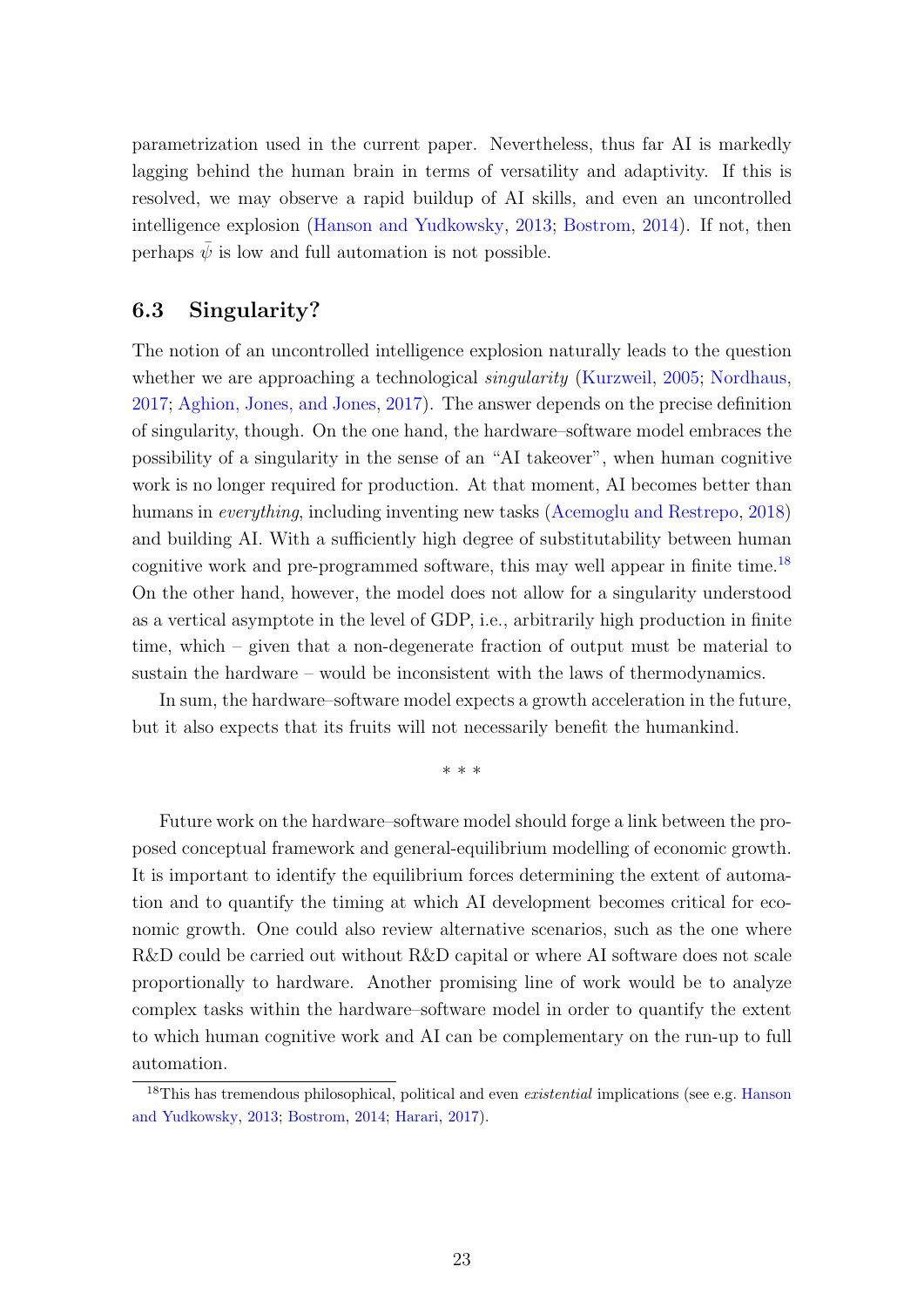### References

<span id="page-23-9"></span>Acemoglu, D. (2003): "Labor-and Capital-Augmenting Technical Change," Journal of the European Economic Association, 1, 1–37.

<span id="page-23-10"></span>(2009): Introduction to Modern Economic Growth. Princeton University Press.

- <span id="page-23-2"></span>ACEMOGLU, D., AND D. AUTOR (2011): "Skills, Tasks and Technologies: Implications for Employment and Earnings," in Handbook of Labor Economics, ed. by O. Ashenfelter, and D. Card, vol. 4, chap. 12, pp. 1043–1171. Elsevier.
- <span id="page-23-0"></span>Acemoglu, D., and P. Restrepo (2018): "The Race Between Man and Machine: Implications of Technology for Growth, Factor Shares and Employment," American Economic Review, 108, 1488–1542.
- <span id="page-23-8"></span>AGHION, P., AND P. HOWITT (1992): "A Model of Growth Through Creative Destruction," Econometrica, 60, 323–351.
- <span id="page-23-7"></span>Aghion, P., B. F. Jones, and C. I. Jones (2017): "Artificial Intelligence and Economic Growth," Working paper.
- <span id="page-23-11"></span>AGRAWAL, A., J. S. GANS, AND A. GOLDFARB (2017): "What to Expect From Artificial Intelligence," MIT Sloan Management Review, Spring 2017.
- <span id="page-23-4"></span>Andrews, D., C. Criscuolo, and P. N. Gal (2016): "The Global Productivity Slowdown, Technology Divergence and Public Policy: A Firm Level Perspective," Working party no. 1 on macroeconomic and structural policy analysis, OECD.
- <span id="page-23-5"></span>Arntz, M., T. Gregory, and U. Zierahn (2016): "The Risk of Automation for Jobs in OECD Countries: A Comparative Analysis," OECD Social, Employment and Migration Working Paper No 189, OECD Publishing, Paris.
- <span id="page-23-1"></span>Aum, S., S. Y. Lee, and Y. Shin (2018): "Computerizing Industries and Routinizing Jobs: Explaining Trends in Aggregate Productivity," Journal of Monetary Economics, 97, 1–21.
- <span id="page-23-6"></span>Autor, D., D. Dorn, L. F. Katz, C. Patterson, and J. Van Reenen (2017): "The Fall of the Labor Share and the Rise of Superstar Firms," Working Paper No. 23396, NBER.
- <span id="page-23-3"></span>Autor, D. H., and D. Dorn (2013): "The Growth of Low-Skill Service Jobs and the Polarization of the US Labor Market," American Economic Review, 103(5), 1553–97.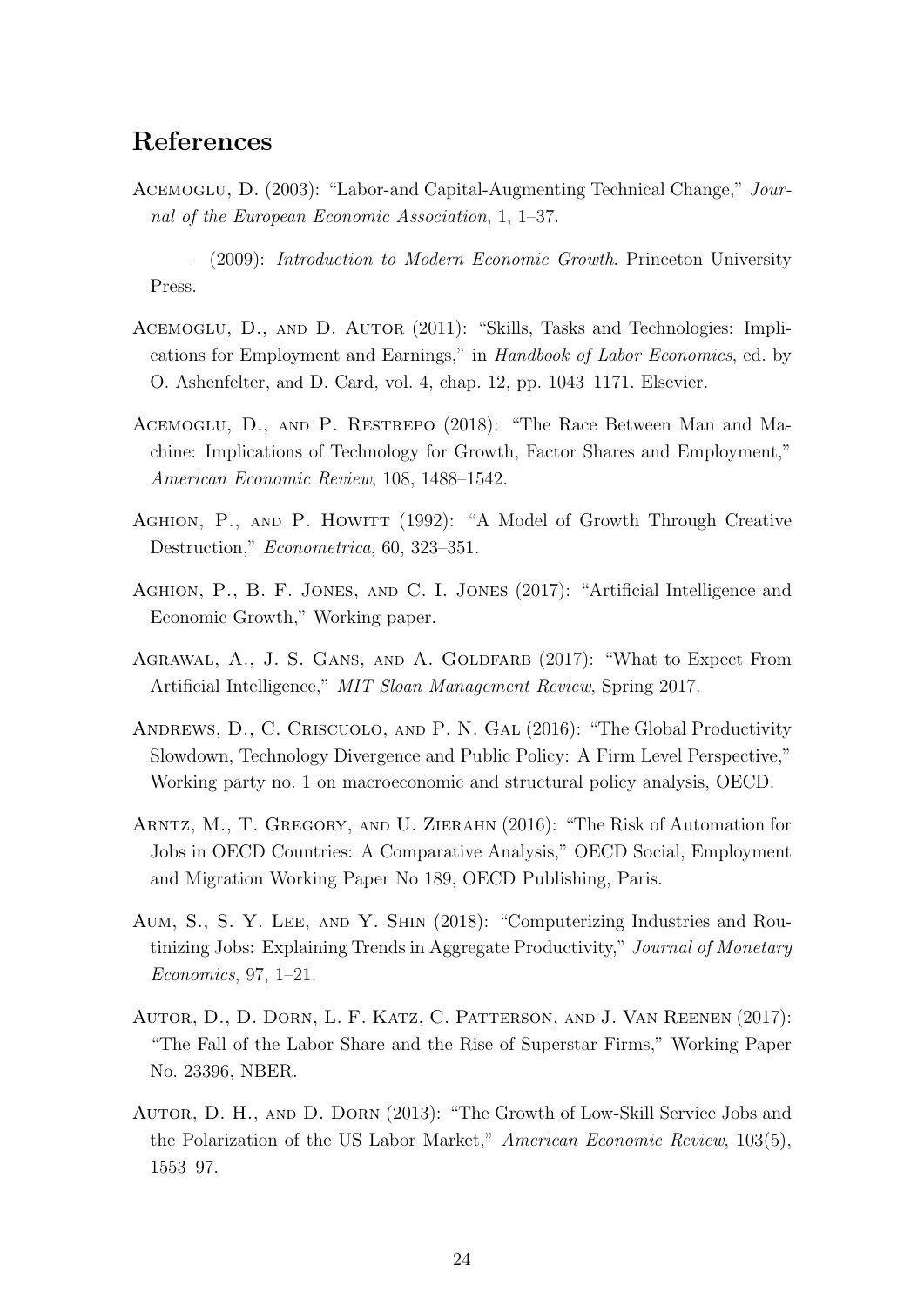- <span id="page-24-7"></span>BARKAI, S. (2017): "Declining Labor and Capital Shares," Job market paper, University of Chicago.
- <span id="page-24-12"></span>BARRO, R. J., AND X. X. SALA-I-MARTIN (2003): Economic Growth. MIT Press.
- <span id="page-24-0"></span>Benzell, S. G., L. J. Kotlikoff, G. LaGarda, and J. D. Sachs (2015): "Robots Are Us: Some Economics of Human Replacement," Working Paper No. 20941, NBER.
- <span id="page-24-1"></span>BERG, A., E. F. BUFFIE, AND L.-F. ZANNA (2018): "Should We Fear the Robot Revolution? (The Correct Answer is Yes)," Journal of Monetary Economics, 97, 117–148.
- <span id="page-24-9"></span>Bloom, N., C. I. Jones, J. Van Reenen, and M. Webb (2017): "Are Ideas Getting Harder to Find?," Working paper, Stanford University.
- <span id="page-24-13"></span>Bostrom, N. (2014): Superintelligence: Paths, Dangers, Strategies. Oxford University Press.
- <span id="page-24-3"></span>Bresnahan, T. F., and M. Trajtenberg (1995): "General Purpose Technologies: Engines of Growth?," Journal of Econometrics, 65, 83–108.
- <span id="page-24-4"></span>BRYNJOLFSSON, E., AND A. MCAFEE (2014): The Second Machine Age: Work, Progress, and Prosperity in a Time of Brilliant Technologies. W.W. Norton & Co.
- <span id="page-24-5"></span>Brynjolfsson, E., D. Rock, and C. Syverson (2017): "Artificial Intelligence and the Modern Productivity Paradox: A Clash of Expectations and Statistics," Chapter No. 14007, NBER.
- <span id="page-24-2"></span>Caselli, F., and W. J. Coleman (2006): "The World Technology Frontier," American Economic Review, 96, 499–522.
- <span id="page-24-8"></span>DeCanio, S. J. (2016): "Robots and Humans – Complements or Substitutes?," Journal of Macroeconomics, 49, 280–291.
- <span id="page-24-10"></span>DENNETT, D. (2017): From Bacteria to Bach and Back: The Evolution of Minds. W. W. Norton & Company.
- <span id="page-24-6"></span>FREY, C. B., AND M. OSBORNE (2017): "The Future of Employment: How Susceptible Are Jobs to Computerisation?," Technological Forecasting and Social Change, 114, 254–280.
- <span id="page-24-11"></span>Galor, O. (2005): "From Stagnation to Growth: Unified Growth Theory," in Handbook of Economic Growth, ed. by P. Aghion, and S. N. Durlauf, pp. 171–293. North-Holland.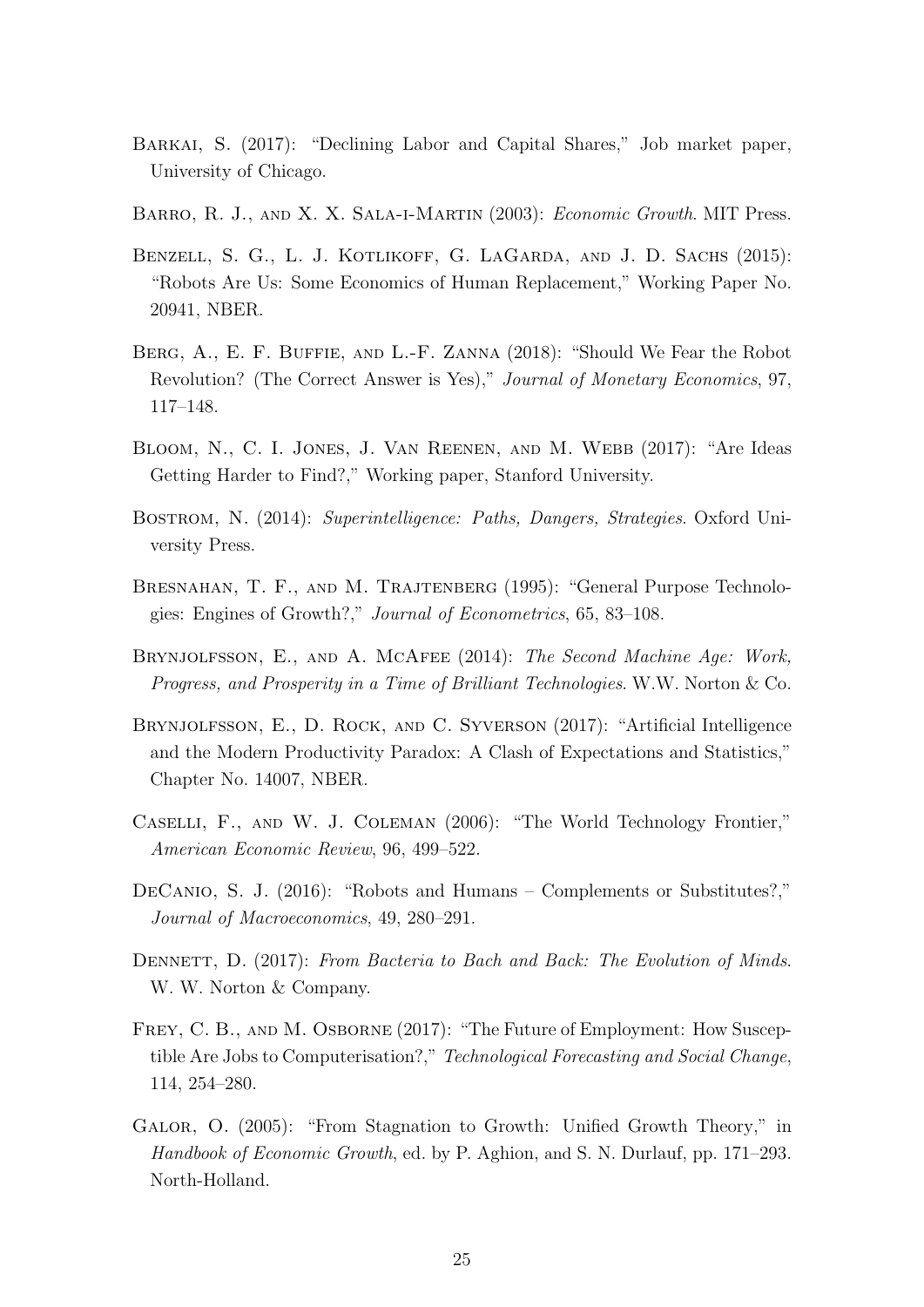- <span id="page-25-0"></span>GORDON, R. J. (1990): The Measurement of Durable Goods Prices. University of Chicago Press.
- <span id="page-25-3"></span>GORDON, R. J. (2016): The Rise and Fall of American Growth: The U.S. Standard of Living since the Civil War. Princeton University Press.
- <span id="page-25-12"></span>Grace, K. (2013): "Algorithmic Progress in Six Domains," Technical report 2013- 3, Berkeley, CA: Machine Intelligence Research Institute.
- <span id="page-25-4"></span>GRAETZ, G., AND G. MICHAELS (2015): "Robots at Work," Discussion paper, Uppsala University and London School of Economics.
- <span id="page-25-1"></span>Greenwood, J., Z. Hercowitz, and P. Krusell (1997): "Long-Run Implications of Investment-Specific Technological Change," American Economic Review, 87, 342–362.
- <span id="page-25-9"></span>Growiec, J. (2010): "Human Capital, Aggregation, and Growth," Macroeconomic Dynamics, 14, 189–211.
- <span id="page-25-2"></span>(2012): "The World Technology Frontier: What Can We Learn from the US States?," Oxford Bulletin of Economics and Statistics, 74, 777–807.
- <span id="page-25-5"></span>(2013): "A Microfoundation for Normalized CES Production Functions with Factor-Augmenting Technical Change," Journal of Economic Dynamics and Control, 37, 2336–2350.
- <span id="page-25-6"></span>Growiec, J. (2018): "Factor-Specific Technology Choice," Journal of Mathematical Economics, 77, 1–14.
- <span id="page-25-8"></span>GROWIEC, J., AND J. MUĆK (2018): "Isoelastic Elasticity of Substitution Production Functions," Macroeconomic Dynamics, p. forthcoming.
- <span id="page-25-13"></span>Growiec, J., and I. Schumacher (2013): "Technological Opportunity, Long-Run Growth, and Convergence," Oxford Economic Papers, 65, 323–351.
- <span id="page-25-7"></span>HA, J., AND P. HOWITT (2007): "Accounting for Trends in Productivity and R&D: A Schumpeterian Critique of Semi-Endogenous Growth Theory," Journal of Money, Credit and Banking, 39(4), 733–774.
- <span id="page-25-11"></span>Hanson, R. (2000): "Long-Term Growth as a Sequence of Exponential Modes," Working paper, George Mason University.
- <span id="page-25-10"></span>HANSON, R., AND E. YUDKOWSKY (2013): The Hanson-Yudkowsky AI-Foom Debate. Machine Intelligence Research Institute.
- <span id="page-25-14"></span>HARARI, Y. N. (2017): Homo Deus: A Brief History of Tomorrow. Vintage.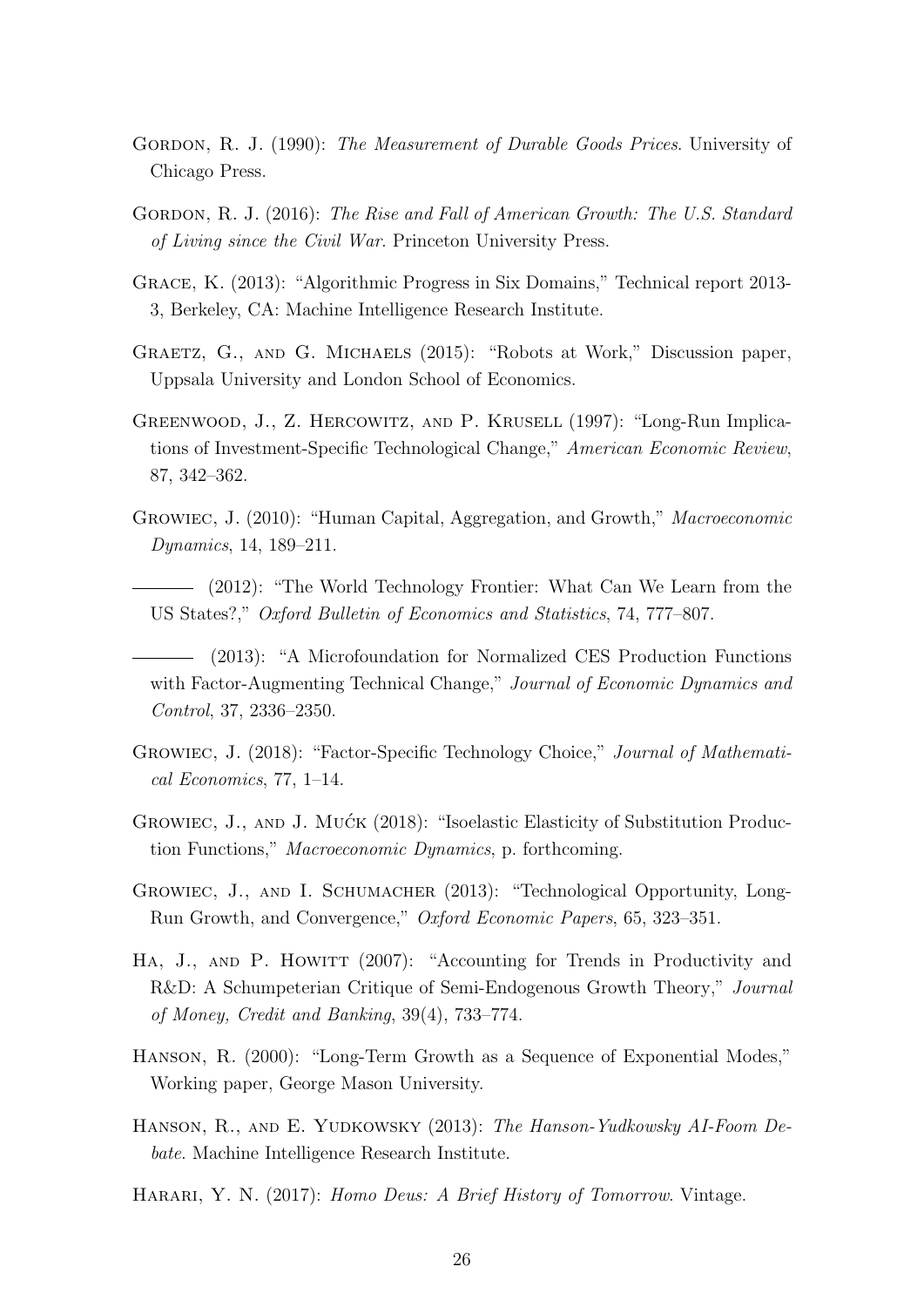- <span id="page-26-6"></span>HEMOUS, D., AND M. OLSEN (2018): "The Rise of the Machines: Automation, Horizontal Innovation and Income Inequality," Working paper, University of Zurich.
- <span id="page-26-2"></span>HENDERSON, D. J., AND R. R. RUSSELL (2005): "Human Capital and Convergence: A Production–Frontier Approach," International Economic Review, 46, 1167–1205.
- <span id="page-26-1"></span>Hercowitz, Z. (1998): "The 'Embodiment' Controversy: A Review Essay," Journal of Monetary Economics, 41, 217–224.
- <span id="page-26-11"></span>HILBERT, M., AND P. LÓPEZ  $(2011)$ : "The World's Technological Capacity to Store, Communicate, and Compute Information," Science, 332, 60–65.
- <span id="page-26-13"></span>Jones, B. F. (2009): "The Burden of Knowledge and the "Death of the Renaissance Man": Is Innovation Getting Harder? ," Review of Economic Studies, 76, 283– 317.
- <span id="page-26-8"></span>JONES, C. I. (1995): "R&D-Based Models of Economic Growth," *Journal of Polit*ical Economy, 103, 759–84.
- <span id="page-26-12"></span>(1999): "Growth: With or Without Scale Effects?," American Economic Review, 89(2), 139–144.
- <span id="page-26-4"></span>(2005): "The Shape of Production Functions and the Direction of Technical Change," Quarterly Journal of Economics, 120, 517–549.
- <span id="page-26-5"></span>JONES, C. I., AND J. KIM (2017): "A Schumpeterian Model of Top Income Inequality," Journal of Political Economy, p. forthcoming.
- <span id="page-26-10"></span>Jones, C. I., and P. M. Romer (2010): "The New Kaldor Facts: Ideas, Institutions, Population, and Human Capital," American Economic Journal: Macroeconomics, 2, 224–245.
- <span id="page-26-7"></span>JONES, L. E., AND R. E. MANUELLI (1990): "A Convex Model of Equilibrium Growth: Theory and Policy Implications," *Journal of Political Economy*, 98, 1008–1038.
- <span id="page-26-0"></span>JORGENSON, D. W. (1995): Productivity. Volume 1: Postwar U.S. Economic Growth. MIT Press.
- <span id="page-26-3"></span>- (2005): "Accounting for Growth in the Information Age," in Handbook of Economic Growth, ed. by P. Aghion, and S. Durlauf. North-Holland.
- <span id="page-26-9"></span>KALDOR, N. (1961): "Capital Accumulation and Economic Growth," in The Theory of Capital, ed. by L. A. Lutz, and D. C. Hague, pp. 177–222. Palgrave Macmillan.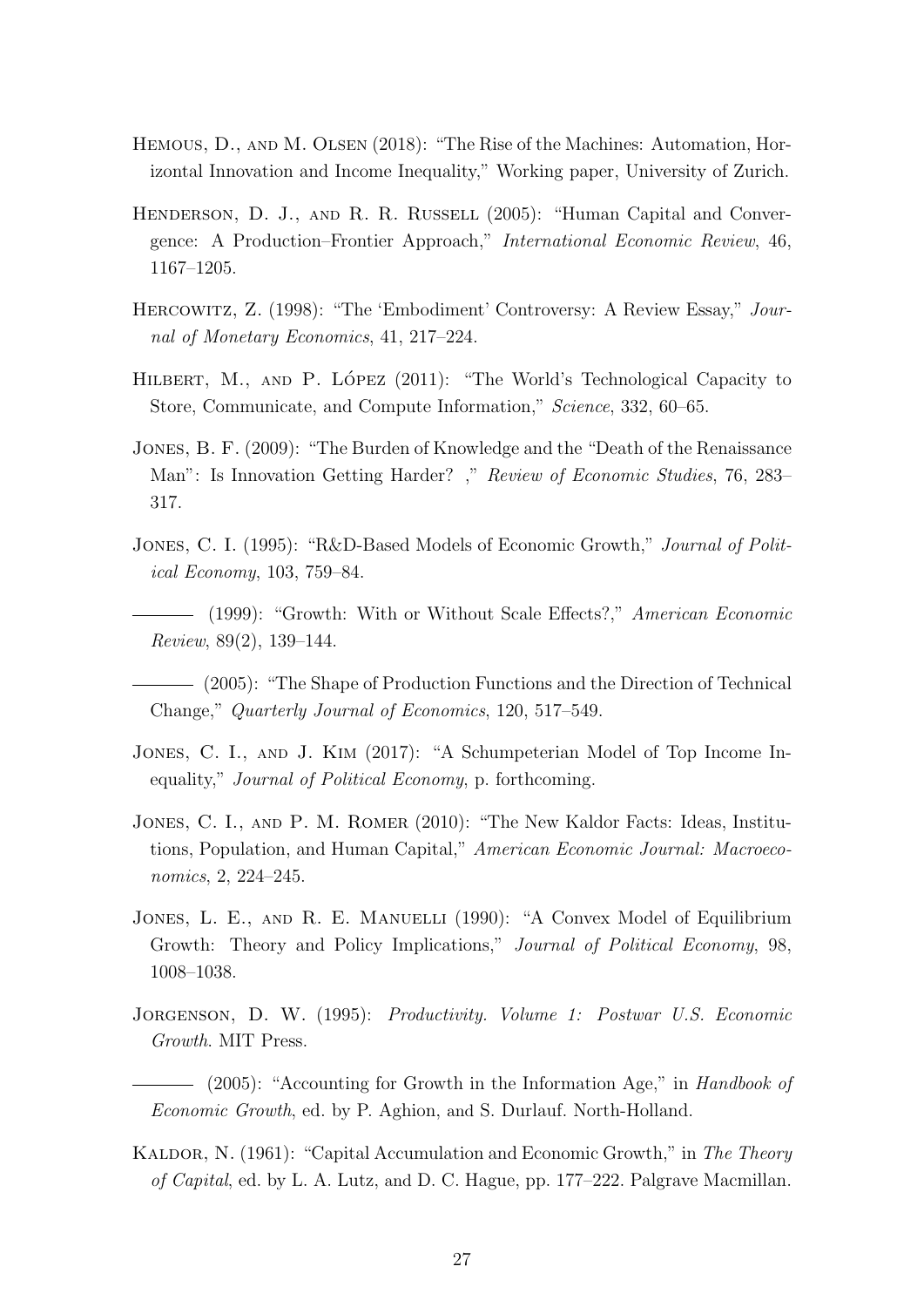- <span id="page-27-4"></span>KLUMP, R., P. MCADAM, AND A. WILLMAN (2007): "Factor Substitution and Factor Augmenting Technical Progress in the US," Review of Economics and Statistics, 89, 183–192.
	- (2012): "Normalization in CES Production Functions: Theory and Empirics," Journal of Economic Surveys, 26, 769–799.
- <span id="page-27-11"></span><span id="page-27-5"></span>Kondratieff, N. D. (1935): "The Long Waves in Economic Life," Review of Economics and Statistics, 17, 105–115.
- <span id="page-27-1"></span>Koop, G., J. Osiewalski, and M. F. J. Steel (1999): "The Components of Output Growth: A Stochastic Frontier Analysis," Oxford Bulletin of Economics and Statistics, 61, 455–487.

<span id="page-27-2"></span>(2000): "Measuring the Sources of Output Growth in a Panel of Countries," Journal of Business and Economic Statistics, 18, 284–299.

- <span id="page-27-9"></span>Kruse-Andersen, P. K. (2017): "Testing R&D-Based Endogenous Growth Models," Working paper, University of Copenhagen.
- <span id="page-27-3"></span>KRUSELL, P., L. E. OHANIAN, J.-V. RÍOS-RULL, AND G. L. VIOLANTE (2000): "Capital-Skill Complementarity and Inequality: A Macroeconomic Analysis," Econometrica, 68, 1029–1054.
- <span id="page-27-0"></span>Kumar, S., and R. R. Russell (2002): "Technological Change, Technological Catch-up, and Capital Deepening: Relative Contributions to Growth and Convergence," American Economic Review, 92, 527–548.
- <span id="page-27-12"></span>Kurzweil, R. (2005): The Singularity is Near. New York: Penguin.
- <span id="page-27-10"></span>LEÓN-LEDESMA, M. A., P. MCADAM, AND A. WILLMAN  $(2010)$ : "Identifying the Elasticity of Substitution with Biased Technical Change," American Economic Review, 100, 1330–1357.
- <span id="page-27-8"></span>Madsen, J. (2008): "Semi-endogenous Versus Schumpeterian Growth Models: Testing the Knowledge Production Function Using International Data," Journal of Economic Growth, 13, 1–26.
- <span id="page-27-7"></span>MCADAM, P., AND A. WILLMAN (2018): "Unraveling the Skill Premium," Macroeconomic Dynamics, 22, 33–62.
- <span id="page-27-6"></span>Mućk, J. (2017): "Elasticity of Substitution Between Labor and Capital: Robust Evidence from Developed Economies," Working paper no. 271, Narodowy Bank Polski.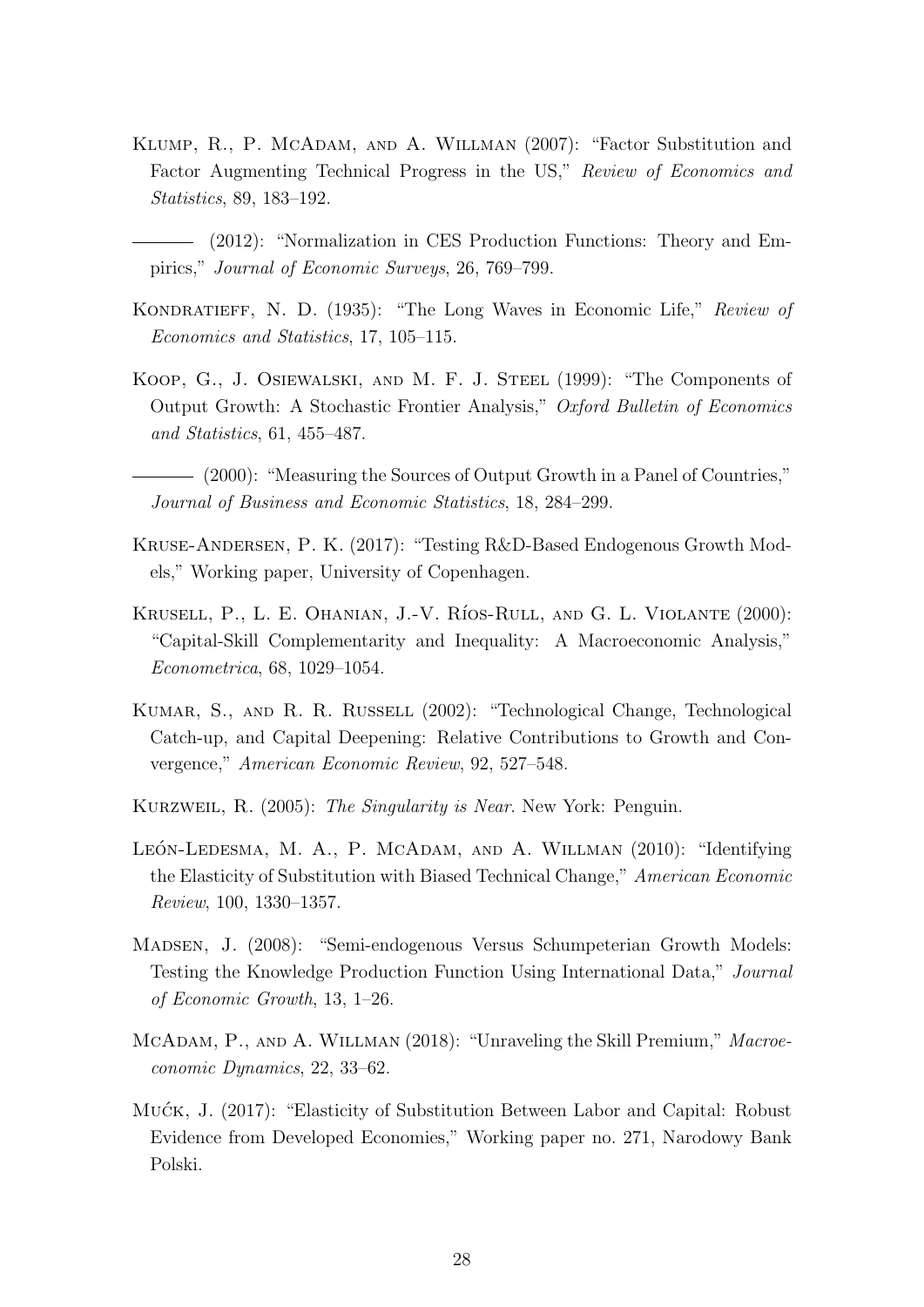- <span id="page-28-0"></span>NORDHAUS, W. D. (2017): "Are We Approaching an Economic Singularity? Information Technology and the Future of Economic Growth," Working paper, Cowles Foundation, Yale University.
- <span id="page-28-9"></span>Olsson, O. (2000): "Knowledge as a Set in Idea Space: An Epistemological View on Growth," Journal of Economic Growth, 5, 253–275.
- <span id="page-28-10"></span>(2005): "Technological Opportunity and Growth," Journal of Economic Growth, 10, 31–53.
- <span id="page-28-7"></span>Rivera-Batiz, L. A., and P. M. Romer (1991): "Economic Integration and Endogenous Growth," The Quarterly Journal of Economics, 106(2), 531–555.
- <span id="page-28-6"></span>ROMER, P. M. (1986): "Increasing Returns and Long-run Growth," *Journal of* Political Economy, 94(5), 1002–1037.
- <span id="page-28-2"></span>- (1990): "Endogenous Technological Change," Journal of Political Economy, 98, S71–S102.
- <span id="page-28-1"></span>SACHS, J. D., S. G. BENZELL, AND G. LAGARDA (2015): "Robots: Curse or Blessing? A Basic Framework," Working Paper Np. 21091, NBER.
- <span id="page-28-12"></span>Schmidhuber, J. (2009a): "Driven by Compression Progress: A Simple Principle Explains Essential Aspects of Subjective Beauty, Novelty, Surprise, Interestingness, Attention, Curiosity, Creativity, Art, Science, Music, Jokes," in Anticipatory Behavior in Adaptive Learning Systems, from Sensorimotor to Higher-level Cognitive Capabilities, ed. by G. Pezzulo, M. V. Butz, O. Sigaud, and G. Baldassarre. Springer, LNAI.

<span id="page-28-13"></span>(2009b): "Ultimate Cognition à la Gödel," Cognitive Computation, 1, 177–193.

- <span id="page-28-11"></span>SILVER, D., T. HUBERT, J. SCHRITTWIESER, ET AL. (2018): "A General Reinforcement Learning Algorithm That Masters Chess, Shogi, and Go Through Self-Play," Science, 362, 1140–1144.
- <span id="page-28-3"></span>Solow, R. M. (1956): "A Contribution to the Theory of Economic Growth," Quarterly Journal of Economics, 70, 65–94.
- <span id="page-28-4"></span> $-$  (1957): "Technical Change and the Aggregate Production Function," Review of Economics and Statistics, 39, 312–320.
- <span id="page-28-8"></span>TEGMARK, M.  $(2017)$ : Life 3.0: Being Human in the Age of Artificial Intelligence. New York: Knopf.
- <span id="page-28-5"></span>Temple, J. (2006): "Aggregate Production Functions and Growth Economics," International Review of Applied Economics, 20, 301–317.